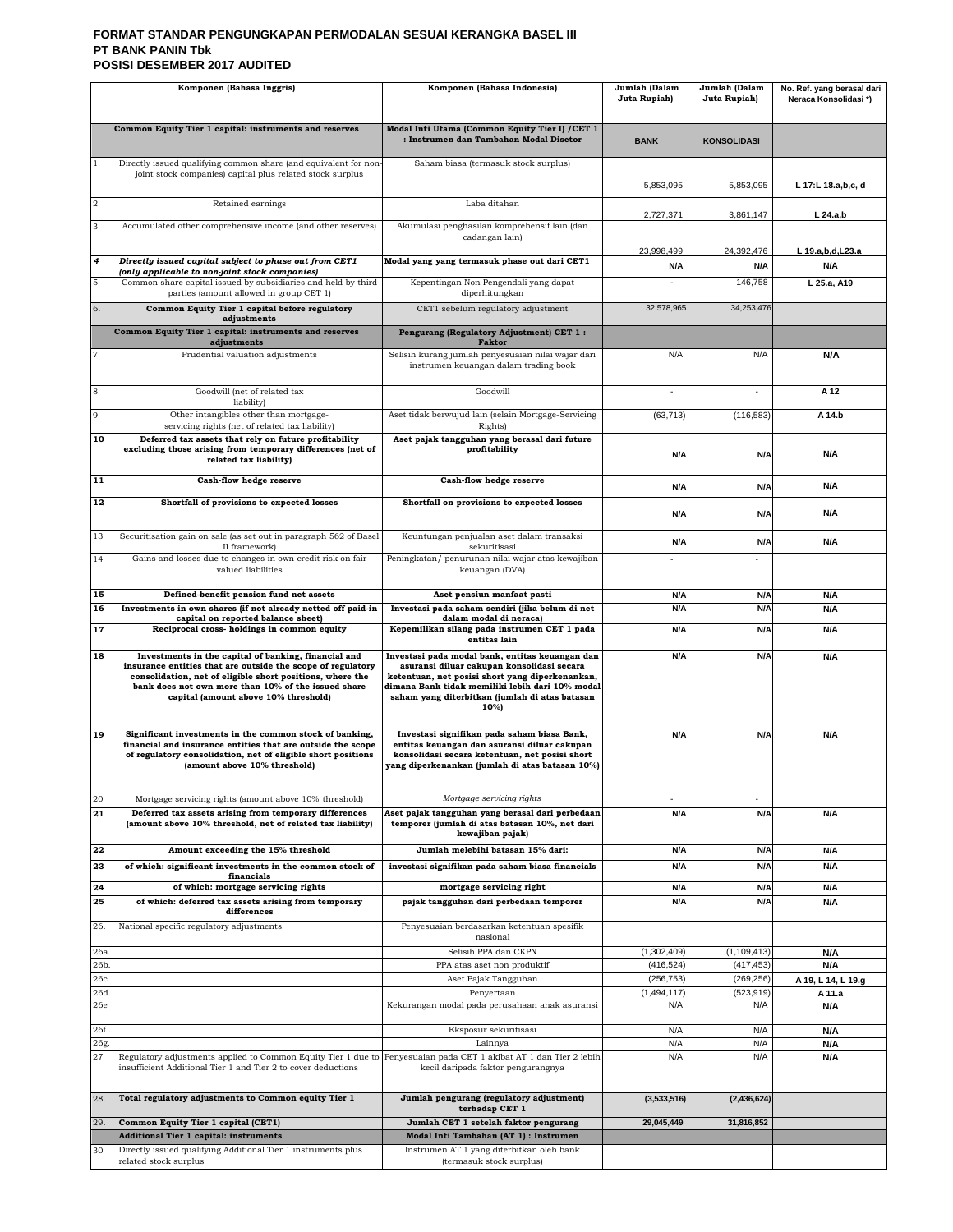#### **FORMAT STANDAR PENGUNGKAPAN PERMODALAN SESUAI KERANGKA BASEL III PT BANK PANIN Tbk POSISI DESEMBER 2017 AUDITED**

| Komponen (Bahasa Inggris) |                                                                                                                                                                                                                                                                                                             | Komponen (Bahasa Indonesia)                                                                                                                                                                                                                                   | Jumlah (Dalam<br>Juta Rupiah) | Jumlah (Dalam<br>Juta Rupiah) | No. Ref. yang berasal dari<br>Neraca Konsolidasi*) |
|---------------------------|-------------------------------------------------------------------------------------------------------------------------------------------------------------------------------------------------------------------------------------------------------------------------------------------------------------|---------------------------------------------------------------------------------------------------------------------------------------------------------------------------------------------------------------------------------------------------------------|-------------------------------|-------------------------------|----------------------------------------------------|
|                           | Common Equity Tier 1 capital: instruments and reserves                                                                                                                                                                                                                                                      | Modal Inti Utama (Common Equity Tier I) / CET 1<br>: Instrumen dan Tambahan Modal Disetor                                                                                                                                                                     | <b>BANK</b>                   | <b>KONSOLIDASI</b>            |                                                    |
| 31                        | of which: classified as equity under applicable accounting<br>standards                                                                                                                                                                                                                                     | Yang diklasifikasikan sebagai ekuitas berdasarkan<br>standar akuntansi                                                                                                                                                                                        | N/A                           | N/A                           | N/A                                                |
| 32                        | of which: classified as liabilities under applicable accounting<br>standards                                                                                                                                                                                                                                | Yang diklasifikasikan sebagai liabilitas berdasarkan<br>standar akuntansi                                                                                                                                                                                     | N/A                           | N/A                           | N/A                                                |
| 33                        | Directly issued capital instruments subject to phase out<br>from Additional Tier 1                                                                                                                                                                                                                          | Modal yang yang termasuk phase out dari AT1                                                                                                                                                                                                                   | N/A                           | N/A                           | N/A                                                |
| 34                        | Additional Tier 1 instruments (and CET 1 instruments not<br>included in row 5) issued by subsidiaries and held by third                                                                                                                                                                                     | Instrumen AT1 yang diterbitkan oleh entitas anak                                                                                                                                                                                                              | N/A                           | N/A                           | N/A                                                |
|                           | parties (amount allowed in group AT1)                                                                                                                                                                                                                                                                       | yang diakui dalam perhitungan KPMM secara<br>konsolidasi                                                                                                                                                                                                      |                               |                               |                                                    |
| 35                        | of which: instruments issued by subsidiaries subject to<br>phase out                                                                                                                                                                                                                                        | Instrumen yang diterbitkan entitas anak yang<br>termasuk phase out                                                                                                                                                                                            | N/A                           | N/A                           | N/A                                                |
| 36                        | Additional Tier 1 capital before regulatory adjustments                                                                                                                                                                                                                                                     | Jumlah AT 1 sebelum regulatory adjustment                                                                                                                                                                                                                     |                               |                               |                                                    |
| 37                        | Additional Tier 1 capital: regulatory adjustments<br>Investments in own Additional Tier 1                                                                                                                                                                                                                   | Modal Inti Tambahan: Faktor Pengurang<br>(Regulatory Adjustment)<br>Investasi pada instrumen AT1 sendiri                                                                                                                                                      | N/A                           | N/A                           | <b>N/A</b>                                         |
|                           | instruments                                                                                                                                                                                                                                                                                                 |                                                                                                                                                                                                                                                               |                               |                               |                                                    |
| 38                        | Reciprocal cross-holdings in Additional Tier 1 instruments                                                                                                                                                                                                                                                  | Kepemilikan silang pada instrumen AT 1 pada<br>entitas lain                                                                                                                                                                                                   | N/A                           | N/A                           | N/A                                                |
| 39                        | Investments in the capital of Banking, financial and<br>insurance entities that are outside the scope of regulatory<br>consolidation, net of eligible short positions, where the<br>bank does not own more than 10% of the issued common<br>share capital of the entity (amount above 10% threshold)        | Investasi pada modal bank, entitas keuangan dan<br>asuransi diluar cakupan konsolidasi secara<br>ketentuan, net posisi short yang diperkenankan,<br>dimana Bank tidak memiliki lebih dari 10% modal<br>saham yang diterbitkan (jumlah di atas batasan<br>10%) | N/A                           | N/A                           | N/A                                                |
| 40                        | Significant investments in the capital of banking, financial<br>and insurance entities that are outside the scope of<br>regulatory consolidation (net of eligible short positions)                                                                                                                          | Investasi signifikan pada modal Bank, entitas<br>keuangan dan asuransi di luar cakupan<br>konsolidasi secara ketentuan (net posisi short<br>yang diperkenankan)                                                                                               | N/A                           | N/A                           | N/A                                                |
| 41                        | National specific regulatory adjustments                                                                                                                                                                                                                                                                    | Penyesuaian berdasarkan ketentuan spesifik<br>nasional                                                                                                                                                                                                        |                               |                               |                                                    |
| 41 a.                     |                                                                                                                                                                                                                                                                                                             | Penempatan dana pada instrumen AT 1 pada Bank<br>lain                                                                                                                                                                                                         | N/A                           | N/A                           | N/A                                                |
| 42                        | Regulatory adjustments applied to Additional Tier 1 due to<br>insufficient Tier 2 to cover deductions                                                                                                                                                                                                       | Penyesuaian pada AT 1 akibat Tier 2 lebih kecil<br>daripada faktor pengurangnya                                                                                                                                                                               | N/A                           | N/A                           | N/A                                                |
| 43.                       | Total regulatory adjustments to Additional Tier 1 capital                                                                                                                                                                                                                                                   | Jumlah faktor pengurang (regulatory adjustment)<br>terhadap AT1                                                                                                                                                                                               |                               |                               |                                                    |
| 44.                       | <b>Additional Tier 1 capital (AT1)</b>                                                                                                                                                                                                                                                                      | Jumlah AT 1 setelah faktor pengurang                                                                                                                                                                                                                          |                               |                               |                                                    |
| 45.                       | Tier 1 capital $(T1 = CET1 + AT1)$                                                                                                                                                                                                                                                                          | Jumlah Modal Inti (Tier 1)<br>$(CET1 + AT1)$                                                                                                                                                                                                                  | 29,045,449                    | 31,816,852                    |                                                    |
|                           | Tier 2 capital: instruments and provisions                                                                                                                                                                                                                                                                  | Modal Pelengkap (Tier 2) : Instumen dan<br>cadangan                                                                                                                                                                                                           |                               |                               |                                                    |
| 46                        | Directly issued qualifying Tier 2 instruments plus related stock<br>surplus                                                                                                                                                                                                                                 | Instrumen T2 yang diterbitkan oleh bank (plus<br>related stock surplus)                                                                                                                                                                                       | 3,300,000                     | 3,300,000                     | L 11.b                                             |
| 47                        | Directly issued capital instruments subject to phase out<br>from Tier 2                                                                                                                                                                                                                                     | Modal yang yang termasuk phase out dari Tier 2                                                                                                                                                                                                                | N/A                           | N/A                           | N/A                                                |
| 48                        | Tier 2 instruments (and CET1 and AT1 instruments not<br>included in rows 5 or 34) issued by subsidiaries and held by<br>third parties (amount allowed in group Tier 2)                                                                                                                                      | Instrumen Tier2 yang diterbitkan oleh entitas anak<br>yang diakui dalam perhitungan KPMM secara<br>konsolidasi                                                                                                                                                |                               |                               |                                                    |
|                           | of which: instruments issued by subsidiaries subject to<br>phase out                                                                                                                                                                                                                                        | Modal yang diterbitkan entitas anak yang<br>termasuk phase out                                                                                                                                                                                                | N/A                           |                               | N/A                                                |
| 50                        | Provisions                                                                                                                                                                                                                                                                                                  | cadangan umum PPA atas aset produktif yang wajib<br>dihitung dengan jumlah paling tinggi sebesar 1,25%<br>dari ATMR untuk Risiko Kredit                                                                                                                       | 1,272,764                     | 1,430,030                     | N/A                                                |
| 51.                       | Tier 2 capital before regulatory adjustments                                                                                                                                                                                                                                                                | Jumlah Modal Pelengkap (Tier 2) sebelum faktor<br>pengurang                                                                                                                                                                                                   | 4,572,764                     | 4,730,030                     |                                                    |
|                           | Tier 2 capital: regulatory adjustments                                                                                                                                                                                                                                                                      | Modal Pelengkap (Tier 2) : Faktor Pengurang<br>(Regulatory Adjustment)                                                                                                                                                                                        |                               |                               |                                                    |
| 52                        | Investments in own Tier 2 instruments                                                                                                                                                                                                                                                                       | Investasi pada instrumen Tier 2 sendiri                                                                                                                                                                                                                       | N/A                           | N/A                           | N/A                                                |
| 53                        | Reciprocal cross-holdings in Tier 2 instruments                                                                                                                                                                                                                                                             | Kepemilikan silang pada instrumen Tier 2 pada<br>entitas lain                                                                                                                                                                                                 | N/A                           | N/A                           | N/A                                                |
| 54                        | Investments in the capital of banking, financial and<br>insurance entities that are outside the scope of regulatory<br>consolidation, net of eligible short positions, where the<br>bank does not own more than 10% of the issued common<br>share capital of the entity (amount above the 10%<br>threshold) | Investasi pada modal bank, entitas keuangan dan<br>asuransi diluar cakupan konsolidasi secara<br>ketentuan, net posisi short yang diperkenankan,<br>dimana Bank tidak memiliki lebih dari 10% modal<br>saham yang diterbitkan (jumlah di atas batasan<br>10%) | N/A                           | N/A                           | N/A                                                |
| 55                        | Significant investments in the capital banking, financial<br>and insurance entities that are outside the scope of<br>regulatory consolidation (net of eligible short positions)                                                                                                                             | Investasi signifikan pada modal Bank, entitas<br>keuangan dan asuransi di luar cakupan<br>konsolidasi secara ketentuan (net posisi short<br>yang diperkenankan)                                                                                               | N/A                           | N/A                           | N/A                                                |
| 56                        | National specific regulatory adjustments                                                                                                                                                                                                                                                                    | Penyesuaian berdasarkan ketentuan spesifik<br>nasional                                                                                                                                                                                                        |                               |                               |                                                    |
| 56 a                      |                                                                                                                                                                                                                                                                                                             | Sinking fund                                                                                                                                                                                                                                                  |                               | ä,                            |                                                    |
| 56 b.                     |                                                                                                                                                                                                                                                                                                             | Penempatan dana pada instrumen Tier 2 pada Bank<br>lain                                                                                                                                                                                                       | ä,                            | (10, 866)                     | A.5.a.1, b.1, c.1                                  |
| 57.                       | Total regulatory adjustments to Tier 2 capital                                                                                                                                                                                                                                                              | Jumlah faktor pengurang (regulatory adjustment)<br><b>Modal Pelengkap</b>                                                                                                                                                                                     |                               | (10, 866)                     |                                                    |
| 58.                       | Tier 2 capital (T2)                                                                                                                                                                                                                                                                                         | Jumlah Modal Pelengkap (T2) setelah<br>regulatory adjustment                                                                                                                                                                                                  | 4,572,764                     | 4,719,164                     |                                                    |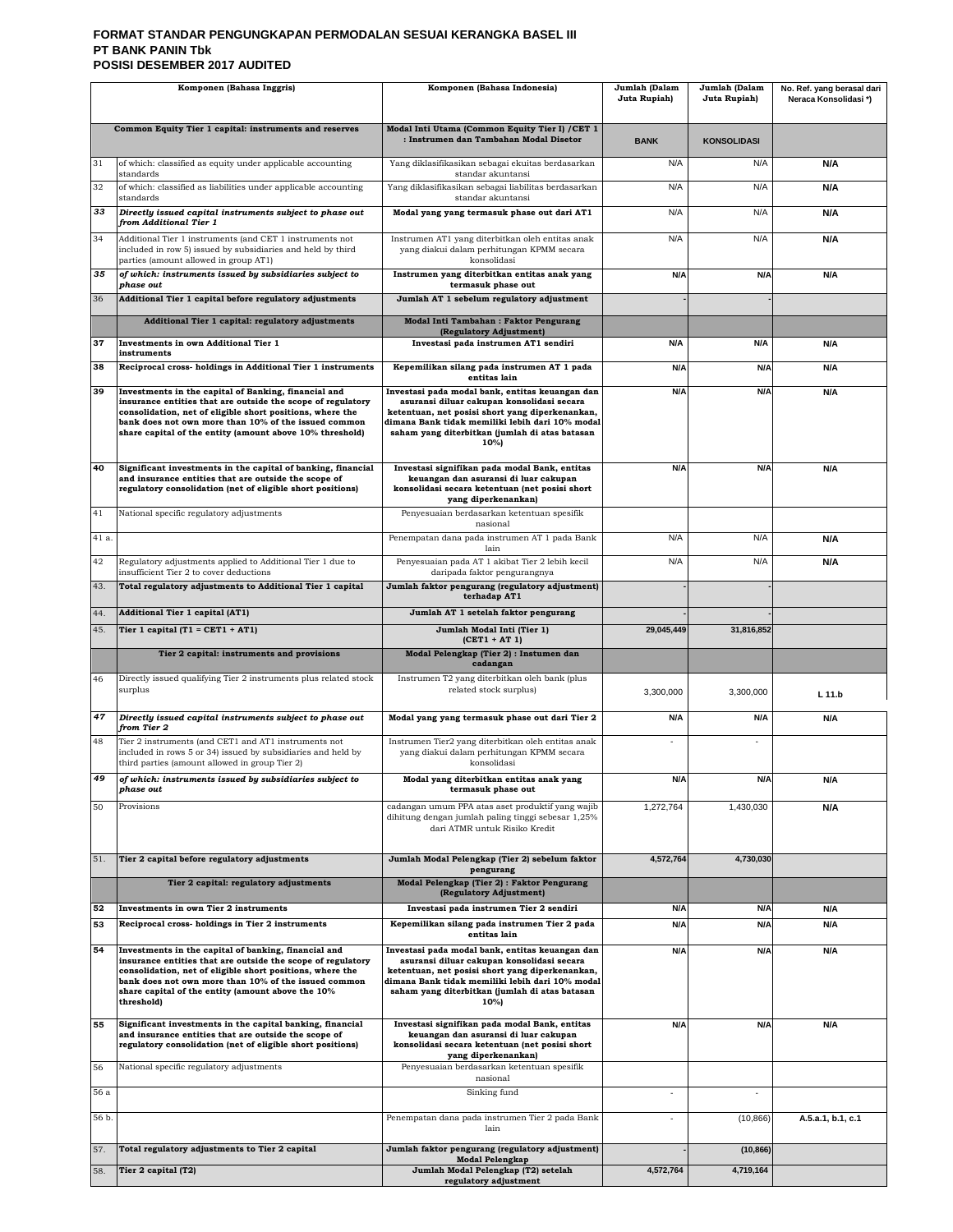#### **FORMAT STANDAR PENGUNGKAPAN PERMODALAN SESUAI KERANGKA BASEL III PT BANK PANIN Tbk POSISI DESEMBER 2017 AUDITED**

| Komponen (Bahasa Inggris) |                                                                                                                                                                                                                                        | Komponen (Bahasa Indonesia)                                                                                                  | Jumlah (Dalam<br>Juta Rupiah) | Jumlah (Dalam<br>Juta Rupiah) | No. Ref. yang berasal dari<br>Neraca Konsolidasi*) |
|---------------------------|----------------------------------------------------------------------------------------------------------------------------------------------------------------------------------------------------------------------------------------|------------------------------------------------------------------------------------------------------------------------------|-------------------------------|-------------------------------|----------------------------------------------------|
|                           | Common Equity Tier 1 capital: instruments and reserves                                                                                                                                                                                 | Modal Inti Utama (Common Equity Tier I) / CET 1<br>: Instrumen dan Tambahan Modal Disetor                                    | <b>BANK</b>                   | <b>KONSOLIDASI</b>            |                                                    |
| 59.                       | Total capital (TC = $T1 + T2$ )                                                                                                                                                                                                        | Total Modal (Modal Inti + Modal Pelengkap)                                                                                   | 33,618,213                    | 36,536,016                    |                                                    |
| 60.                       | Total risk weighted assets                                                                                                                                                                                                             | <b>Total Aset Tertimbang Menurut Risiko (ATMR)</b>                                                                           | 151,010,442                   | 166, 147, 165                 |                                                    |
|                           | <b>Capital ratios and buffers</b>                                                                                                                                                                                                      | Rasio Kecukupan Pemenuhan<br>Modal Minimum (KPMM) dan Tambahan Modal<br>(Capital Buffer)                                     |                               |                               |                                                    |
| 61.                       | Common Equity Tier 1 (as a percentage of risk weighted assets)                                                                                                                                                                         | Rasio Modal Inti Utama (CET1) - prosentase<br>terhadap ATMR                                                                  | 19.23%                        | 19.15%                        |                                                    |
| 62.                       | Tier 1 (as a percentage of risk weighted assets)                                                                                                                                                                                       | Rasio Modal Inti (Tier 1) - prosentase terhadap ATMR                                                                         | 19.23%                        | 19.15%                        |                                                    |
| 63.                       | Total capital (as a percentage of risk weighted assets)                                                                                                                                                                                | Rasio Total Modal - prosentase terhadap ATMR                                                                                 | 22.26%                        | 21.99%                        |                                                    |
| 64.                       | Institution specific buffer requirement (minimum CET1<br>requirement plus capital conservation buffer plus<br>countercyclical buffer requirements plus G-SIB buffer<br>requirement, expressed as a percentage of risk weighted assets) | Tambahan modal (buffer) - prosentase terhadap<br>AMTR                                                                        |                               |                               |                                                    |
| 65                        | of which: capital conservation<br>buffer requirement                                                                                                                                                                                   | Capital Conservation Buffer                                                                                                  | 1.250%                        | 1.250%                        |                                                    |
| 66                        | of which: bank specific countercyclical buffer requirement                                                                                                                                                                             | Countercyclical Buffer                                                                                                       | 0.00%                         | 0.00%                         |                                                    |
| 67<br>68.                 | of which: G-SIB buffer requirement                                                                                                                                                                                                     | Capital Surcharge untuk D-SIB                                                                                                | 0.50%<br>13.23%               | 0.50%<br>12.86%               |                                                    |
|                           | Common Equity Tier 1 available to meet buffers (as a percentage<br>of risk weighted assets)                                                                                                                                            | Modal Inti Utama (CET 1) yang tersedia untuk<br>memenuhi Tambahan Modal (Buffer) - prosentase<br>terhadap ATMR               |                               |                               |                                                    |
|                           | <b>National minimal</b><br>(if different from<br>Basel 3)                                                                                                                                                                              | <b>National minimal</b><br>(if different from<br>Basel 3)                                                                    |                               |                               |                                                    |
| 69                        | National Common Equity Tier 1 minimum ratio (if different<br>from Basel 3 minimum)                                                                                                                                                     | Rasio terendah CET 1 nasional (jika berbeda<br>dengan Basel 3)                                                               | N/A                           | N/A                           | N/A                                                |
| 70                        | National Tier 1 minimum ratio (if different from Basel 3<br>minimum)                                                                                                                                                                   | Rasio terendah Tier 1 nasional (jika berbeda<br>dengan Basel 3)                                                              | N/A                           | N/A                           | N/A                                                |
| 71                        | National total capital minimum ratio (if different from Basel<br>3 minimum)                                                                                                                                                            | Rasio terendah total modal nasional (jika berbeda<br>dengan Basel 3)                                                         | N/A                           | N/A                           | N/A                                                |
|                           | Amounts below the thresholds for deduction (before risk<br>weighting)                                                                                                                                                                  | Jumlah di bawah batasan pengurangan (sebelum<br>pembobotan risiko)                                                           |                               |                               |                                                    |
| 72                        | Non-significant investments in the capital of other<br>financials                                                                                                                                                                      | Investasi non- signifikan pada modal entitas<br>keuangan lain                                                                | N/A                           | N/A                           | N/A                                                |
| 73                        | Significant investments in the common stock of financials                                                                                                                                                                              | Investasi signifikan pada saham biasa entitas<br>keuangan                                                                    | N/A                           | N/A                           | <b>N/A</b>                                         |
| 74                        | Mortgage servicing rights (net of related tax liability)                                                                                                                                                                               | Mortgage servicing rights (net dari kewajiban                                                                                | N/A                           | N/A                           | N/A                                                |
| 75                        | Deferred tax assets arising from temporary differences (net<br>of related tax liability)                                                                                                                                               | pajak)<br>Aset pajak tangguhan yang berasal dari perbedaan<br>temporer (net dari kewajiban pajak)                            | N/A                           | N/A                           | N/A                                                |
|                           | Applicable caps on the inclusion of provisions in Tier 2                                                                                                                                                                               | Cap yang dikenakan untuk provisi pada Tier 2                                                                                 |                               |                               |                                                    |
| 76                        | Provisions eligible for inclusion in Tier 2 in respect of<br>exposures subject to standardised approach (prior to<br>application of cap)                                                                                               | Provisi yang dapat diakui sebagai Tier 2 sesuai<br>dengan eksposur berdasarkan pendekatan standar<br>(sebelum dikenakan cap) | N/A                           | N/A                           | N/A                                                |
| 77                        | Cap on inclusion of provisions in Tier 2 under standardised<br>approach                                                                                                                                                                | Cap atas provisi yang diakui sebagai Tier 2<br>berdasarkan pendekatan st andar                                               | N/A                           | N/A                           | N/A                                                |
| 78                        | Provisions eligible for inclusion in Tier 2 in respect of<br>exposures subject to standardised approach (prior to<br>application of cap)                                                                                               | Provisi yang dapat diakui sebagai Tier 2 sesuai<br>dengan eksposur berdasarkan pendekatan IRB<br>(sebelum dikenakan cap)     | N/A                           | N/A                           | N/A                                                |
| 79                        | Cap for inclusion of provisions in Tier 2 under internal<br>ratings- based approach                                                                                                                                                    | Cap atas provisi yang diakui sebagai Tier 2<br>berdasarkan pendekatan IRB                                                    | N/A                           | N/A                           | N/A                                                |
|                           | Capital instruments subject to phase-out arrangements<br>(only applicable between 1 Jan 2018 and 1 Jan 2022)                                                                                                                           | Instrumen Modal yang termasuk phase out (hanya<br>berlaku antara 1 Jan 2018 s.d. 1 Jan 2022)                                 |                               |                               |                                                    |
| 80                        | Current cap on CET1 instruments subject to phase out<br>arrangements                                                                                                                                                                   | Cap pada CET 1 yang temasuk phase out                                                                                        | N/A                           | N/A                           | N/A                                                |
| 81                        | Amount excluded from CET1 due to cap (excess over cap<br>after redemptions and maturities)                                                                                                                                             | Jumlah yang dikecualikan dari CET1 karena<br>adanya cap (kelebihan di atas cap setelah<br>redemptions dan maturities)        | N/A                           | N/A                           | N/A                                                |
| 82                        | Current cap on AT1 instruments subject to phase out<br>arrangements                                                                                                                                                                    | Cap pada AT1 yang temasuk phase out                                                                                          | N/A                           | N/A                           | N/A                                                |
| 83                        | Amount excluded from AT1 due to cap (excess over cap<br>after redemptions and maturities)                                                                                                                                              | Jumlah yang dikecualikan dari AT1 karena<br>adanya cap (kelebihan di atas cap setelah<br>redemptions dan maturities)         | N/A                           | N/A                           | N/A                                                |
| 84                        | Current cap on T2 instruments subject to phase out<br>arrangements                                                                                                                                                                     | Cap pada Tier2 yang temasuk phase out                                                                                        | N/A                           | N/A                           | N/A                                                |
| 85                        | Amount excluded from T2 due to cap (excess over cap after<br>redemptions and maturities)                                                                                                                                               | Jumlah yang dikecualikan dari Tier2 karena<br>adanya cap (kelebihan di atas cap setelah<br>redemptions dan maturities)       | N/A                           | N/A                           | N/A                                                |

Keterangan: A = Aset L = Liabilitas LR = Laba Rugi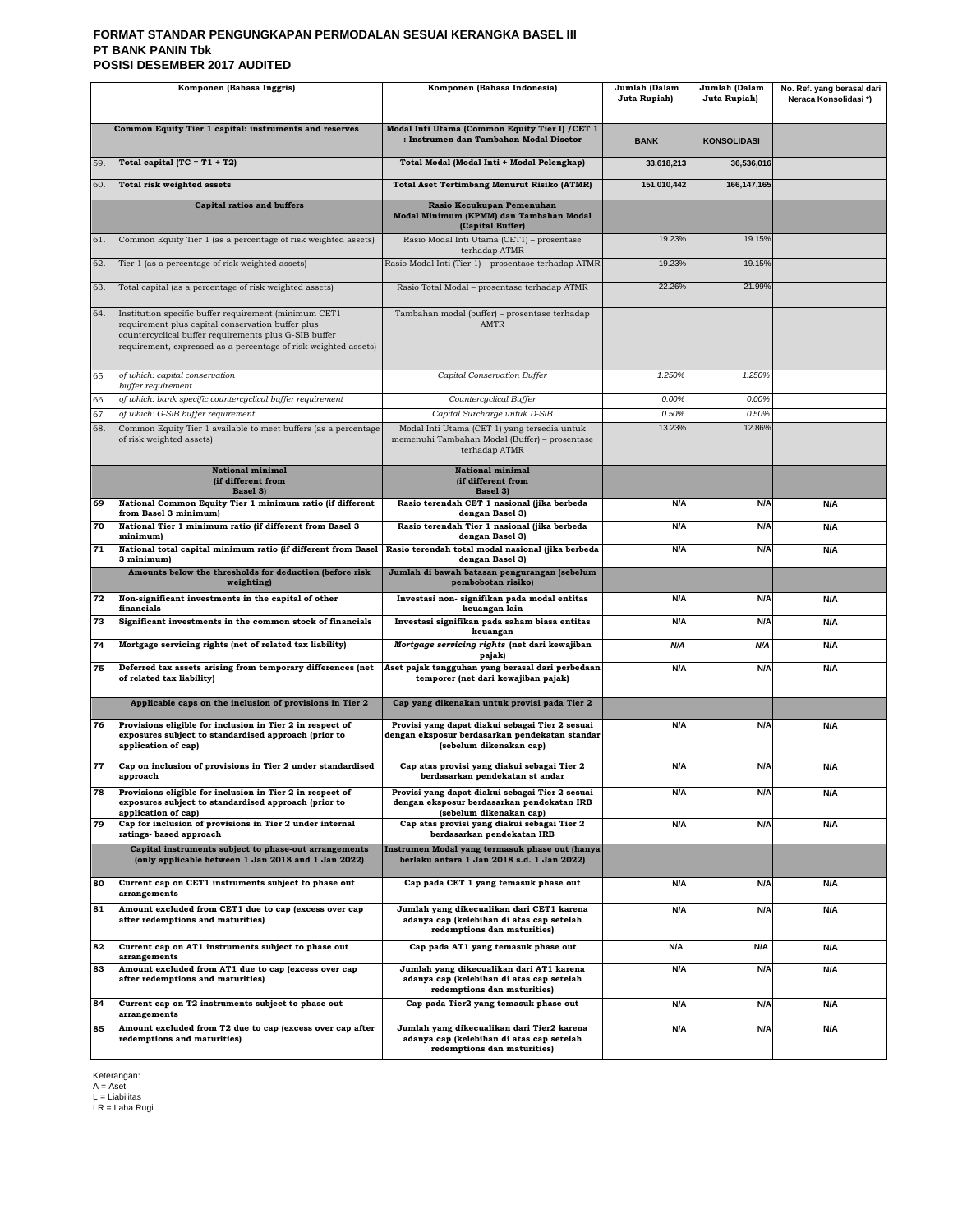### **REKONSILIASI PERMODALAN PT BANK PANIN Tbk POSISI DESEMBER 2017 AUDITED (Dalam Juta Rupiah)**

|     | (Dalam Jula Rupian                                             |                  |                                                                                               |              |                  |                                                                                           |              |
|-----|----------------------------------------------------------------|------------------|-----------------------------------------------------------------------------------------------|--------------|------------------|-------------------------------------------------------------------------------------------|--------------|
|     |                                                                |                  | <b>BANK</b>                                                                                   |              |                  | <b>KONSOLIDASI</b>                                                                        |              |
|     |                                                                | Neraca Publikasi | Neraca Konsolidasian dengan<br>cakupan konsolidasi<br>berdasarkan ketentuan kehati-<br>hatian | No Referensi | Neraca Publikasi | Neraca Konsolidasian dengan<br>cakupan konsolidasi berdasarkan<br>ketentuan kehati-hatian | No Referensi |
| No. | POS-POS                                                        | DESEMBER 2017    | DESEMBER 2017                                                                                 |              | DESEMBER 2017    | DESEMBER 2017                                                                             |              |
|     | <b>ASET</b>                                                    |                  |                                                                                               |              |                  |                                                                                           |              |
|     |                                                                |                  |                                                                                               |              |                  |                                                                                           |              |
| 1.  |                                                                | 1,141,305        |                                                                                               |              | 1,169,008        | 1,169,008                                                                                 |              |
| 2.  | Kas                                                            | 10,465,172       | 1,141,305                                                                                     |              | 11,497,447       |                                                                                           |              |
| 3.  | Penempatan pada Bank Indonesia<br>Penempatan pada bank lain    | 5,394,218        | 10,465,172<br>5,394,218                                                                       |              | 5,449,749        | 11,497,447<br>5,449,749                                                                   |              |
| 4.  | Tagihan spot dan derivatif                                     | 8,184            | 8,184                                                                                         |              | 8,184            | 8,184                                                                                     |              |
| 5.  | Surat berharga                                                 |                  |                                                                                               |              |                  |                                                                                           |              |
|     | a. Diukur pada nilai wajar melalui laporan laba/rugi           | 1,622,236        |                                                                                               |              | 1,619,189        |                                                                                           |              |
|     | a.1 subordinasi bank                                           |                  |                                                                                               | A 5.a,1      |                  | 10,866                                                                                    | A 5.a,1      |
|     | a.2 selain subordinasi bank                                    |                  | 1,622,236                                                                                     |              |                  | 1,608,323                                                                                 |              |
|     | b. Tersedia untuk dijual                                       | 2,352,349        |                                                                                               |              | 2,397,143        |                                                                                           |              |
|     | b.1 subordinasi bank                                           |                  |                                                                                               | A 5.b,1      |                  |                                                                                           | A 5.b,1      |
|     | b.2 selain subordinasi bank                                    |                  | 2,352,349                                                                                     |              |                  | 2,397,143                                                                                 |              |
|     | c. Dimiliki hingga jatuh tempo                                 | 18,533,684       |                                                                                               |              | 19,639,296       |                                                                                           |              |
|     | c.1 subordinasi bank                                           |                  |                                                                                               | A 5.c,1      |                  |                                                                                           | A 5.c,1      |
|     | c.2 selain subordinasi bank                                    |                  | 18,533,684                                                                                    |              |                  | 19,639,296                                                                                |              |
|     | d. Pinjaman yang diberikan dan piutang                         |                  |                                                                                               |              |                  |                                                                                           |              |
| 6.  | Surat berharga yang dijual dengan janji dibeli kembali (repo)  | 8,691,894        | 8,691,894                                                                                     |              | 8,691,894        | 8,691,894                                                                                 |              |
| 7.  | Tagihan atas surat berharga yang dibeli dengan janji           |                  |                                                                                               |              |                  |                                                                                           |              |
|     | dijual kembali (reverse repo)                                  | 7,933,546        | 7,933,546                                                                                     |              | 7,933,546        | 7,933,546                                                                                 |              |
| 8.  | Tagihan akseptasi                                              | 2,271,855        | 2,271,855                                                                                     |              | 2,271,855        | 2,271,855                                                                                 |              |
| 9.  | Kredit                                                         |                  |                                                                                               |              |                  |                                                                                           |              |
|     | a. Diukur pada nilai wajar melalui laporan laba/rugi           |                  |                                                                                               |              |                  |                                                                                           |              |
|     | b. Tersedia untuk dijual                                       |                  |                                                                                               |              |                  |                                                                                           |              |
|     | c. Dimiliki hingga jatuh tempo                                 |                  |                                                                                               |              |                  |                                                                                           |              |
|     | d. Pinjaman yang diberikan dan piutang                         | 127,274,920      | 127,274,920                                                                                   |              | 140,424,860      | 140,424,860                                                                               |              |
| 10. | Pembiayaan syariah                                             |                  |                                                                                               |              |                  |                                                                                           |              |
| 11. | Penyertaan                                                     | 1,512,032        |                                                                                               |              | 585,820          |                                                                                           |              |
|     | a. Penyertaan sebagai pengurang Modal                          |                  | 1,494,117                                                                                     | A 11.a       |                  | 523,919                                                                                   | A 11.a       |
|     | b. Pemyertaan bukan sebagai pengurang Modal                    |                  | 17,915                                                                                        |              |                  | 61,901                                                                                    |              |
| 12. | Goodwill                                                       |                  |                                                                                               |              |                  |                                                                                           |              |
| 13. | Cadangan kerugian penurunan nilai aset keuangan -/-            |                  |                                                                                               |              |                  |                                                                                           |              |
|     | a. Surat berharga                                              | (6, 250)         | (6, 250)                                                                                      |              | (6, 250)         | (6, 250)                                                                                  |              |
|     | b. Kredit                                                      | (2,742,968)      | (2,742,968)                                                                                   |              | (3,493,019)      | (3,493,019)                                                                               |              |
|     | c. Lainnya                                                     | (625)            | (625)                                                                                         |              | (69, 159)        | (69, 159)                                                                                 |              |
| 14. | Aset tidak berwujud                                            | 275,558          |                                                                                               |              | 337,266          |                                                                                           |              |
|     | a, Aset tidak berwujud Servicing Mortgage                      |                  |                                                                                               | A 14.a       |                  |                                                                                           | A 14.a       |
|     | b, Aset tidak berwujud selain Servicing Mortgage               |                  | 275,558                                                                                       | A 14.b       |                  | 337,266                                                                                   | A 14.b       |
|     | Akumulasi amortisasi aset tidak berwujud -/-                   | (211, 845)       |                                                                                               |              | (220, 683)       |                                                                                           |              |
|     | a, Akumulasi amortisasi aset tidak berwujud Servicing Mortgage |                  | ä,                                                                                            | A 14.a       |                  |                                                                                           | A 14.a       |
|     | b, Akumulasi amortisasi aset tidak berwujud selain Servicing   |                  |                                                                                               |              |                  |                                                                                           |              |
|     | Mortgage                                                       |                  | (211, 845)                                                                                    | A 14.b       |                  | (220, 683)                                                                                | A 14.b       |
| 15. | Aset tetap dan inventaris                                      | 9,837,247        | 9,837,247                                                                                     |              | 10,191,623       | 10,191,623                                                                                |              |
|     | Akumulasi penyusutan aset tetap dan inventaris -/-             | (447, 753)       | (447, 753)                                                                                    |              | (503, 307)       | (503, 307)                                                                                |              |
| 16. | Aset non Produktif                                             |                  |                                                                                               |              |                  |                                                                                           |              |
|     | a. Properti Terbengkalai                                       | 184,469          | 184,469                                                                                       |              | 184,469          | 184,469                                                                                   |              |
|     | b. Aset yang diambil alih                                      | 435,963          | 435,963                                                                                       |              | 442,135          | 442,135                                                                                   |              |
|     | c. Rekening tunda                                              |                  |                                                                                               |              |                  |                                                                                           |              |
|     | d. Aset antar kantor                                           |                  |                                                                                               |              |                  |                                                                                           |              |
|     | i. Melakukan kegiatan operasional di Indonesia                 |                  |                                                                                               |              |                  |                                                                                           |              |
|     | ii. Melakukan kegiatan operasional di luar Indonesia           |                  |                                                                                               |              |                  |                                                                                           |              |
| 17. | Cadangan kerugian penurunan nilai dari aset non keuangan -/-   |                  | ٠                                                                                             |              |                  |                                                                                           |              |
| 18. | Sewa pembiayaan                                                |                  |                                                                                               |              | 2,897,430        | 2,897,430                                                                                 |              |
| 19. | Aset pajak tangguhan                                           | 324,997          | 324,997                                                                                       |              | 343,390          | 343,390                                                                                   |              |
| 20. | Aset lainnya                                                   | 1,780,094        | 1,780,094                                                                                     |              | 1,749,911        | 1,749,911                                                                                 |              |
|     |                                                                |                  |                                                                                               |              |                  |                                                                                           |              |
|     | <b>TOTAL ASET</b>                                              | 196,630,282      | 196,630,282                                                                                   |              | 213,541,797      | 213,541,797                                                                               |              |

|     |                                                                   | <b>BANK</b>      |                                                                                               | <b>KONSOLIDASI</b> |                  |                                                                                           |              |
|-----|-------------------------------------------------------------------|------------------|-----------------------------------------------------------------------------------------------|--------------------|------------------|-------------------------------------------------------------------------------------------|--------------|
| No. | POS-POS                                                           | Neraca Publikasi | Neraca Konsolidasian dengan<br>cakupan konsolidasi<br>berdasarkan ketentuan kehati-<br>hatian | No Referensi       | Neraca Publikasi | Neraca Konsolidasian dengan<br>cakupan konsolidasi berdasarkan<br>ketentuan kehati-hatian | No Referensi |
|     |                                                                   | DESEMBER 2017    | DESEMBER 2017                                                                                 |                    | DESEMBER 2017    | DESEMBER 2017                                                                             |              |
|     | <b>LIABILITAS DAN EKUITAS</b>                                     |                  |                                                                                               |                    |                  |                                                                                           |              |
|     |                                                                   |                  |                                                                                               |                    |                  |                                                                                           |              |
|     | <b>LIABILITAS</b>                                                 |                  |                                                                                               |                    |                  |                                                                                           |              |
| 1.  | Giro                                                              | 9,470,116        | 9.470.116                                                                                     |                    | 9,730,637        | 9,730,637                                                                                 |              |
| 2.  | Tabungan                                                          | 40,747,178       | 40,747,178                                                                                    |                    | 41,324,982       | 41,324,982                                                                                |              |
| 3.  | Simpanan berjangka                                                | 87,967,626       | 87,967,626                                                                                    |                    | 94,615,477       | 94,615,477                                                                                |              |
| 4.  | Dana investasi revenue sharing                                    |                  |                                                                                               |                    |                  |                                                                                           |              |
| 5.  | Pinjaman dari Bank Indonesia                                      |                  |                                                                                               |                    |                  |                                                                                           |              |
| 6.  | Pinjaman dari bank lain                                           | 3,304,812        | 3,304,812                                                                                     |                    | 3,631,554        | 3,631,554                                                                                 |              |
| 7.  | Liabilitas spot dan derivatif                                     | 9,426            | 9,426                                                                                         |                    | 9,426            | 9,426                                                                                     |              |
| 8.  | Utang atas surat berharga yang dijual dengan janji                |                  |                                                                                               |                    |                  |                                                                                           |              |
|     | dibeli kembali (repo)                                             | 8,138,487        | 8,138,487                                                                                     |                    | 8,138,487        | 8,138,487                                                                                 |              |
| 9.  | Utang akseptasi                                                   | 2,276,597        | 2,276,597                                                                                     |                    | 2,276,597        | 2,276,597                                                                                 |              |
| 10. | Surat berharga yang diterbitkan                                   | 4,114,519        | 4,114,519                                                                                     |                    | 4,848,812        | 4,848,812                                                                                 |              |
| 11. | Pinjaman yang diterima                                            | 4,918,221        |                                                                                               |                    | 8,961,801        |                                                                                           |              |
|     | a. Pinjaman yang diterima                                         |                  | 436,026                                                                                       |                    |                  | 4,479,606                                                                                 |              |
|     | b. Modal pinjaman bank                                            |                  | 4,500,000                                                                                     | L 11.b             |                  | 4,500,000                                                                                 | $L$ 11.b     |
|     | c. Modal pinjaman anak                                            |                  |                                                                                               |                    |                  |                                                                                           | L 11.c       |
|     | d. emisi Obligasi                                                 |                  | (17, 805)                                                                                     |                    |                  | (17, 805)                                                                                 |              |
| 12. | Setoran jaminan                                                   | 208,729          | 208,729                                                                                       |                    | 225,802          | 225,802                                                                                   |              |
| 13. | Liabilitas antar kantor                                           |                  |                                                                                               |                    |                  |                                                                                           |              |
|     | a. Melakukan kegiatan operasional di Indonesia                    |                  |                                                                                               |                    |                  |                                                                                           |              |
|     | b. Melakukan kegiatan operasional di luar Indonesia               |                  |                                                                                               |                    |                  |                                                                                           |              |
| 14. | Liabilitas pajak tangguhan                                        |                  |                                                                                               |                    |                  |                                                                                           |              |
| 15. | Liabilitas lainnya                                                | 2,991,299        | 2,991,299                                                                                     |                    | 3,489,491        | 3,489,491                                                                                 |              |
| 16. | Dana investasi profit sharing                                     |                  |                                                                                               |                    |                  |                                                                                           |              |
|     | <b>TOTAL LIABILITAS</b>                                           | 164,147,010      | 164,147,010                                                                                   |                    | 177,253,066      | 177,253,066                                                                               |              |
|     |                                                                   |                  |                                                                                               |                    |                  |                                                                                           |              |
|     | <b>EKUITAS</b>                                                    |                  |                                                                                               |                    |                  |                                                                                           |              |
| 17. | Modal disetor                                                     |                  |                                                                                               |                    |                  |                                                                                           |              |
|     | a. Modal dasar                                                    | 9,600,000        | 9,600,000                                                                                     |                    | 9,600,000        | 9,600,000                                                                                 |              |
|     | b. Modal yang belum disetor -/-                                   | (7, 191, 235)    | (7, 191, 235)                                                                                 |                    | (7, 191, 235)    | (7, 191, 235)                                                                             |              |
|     | c. Saham yang dibeli kembali (treasury stock) -/-                 | $\overline{a}$   |                                                                                               |                    |                  |                                                                                           |              |
| 18. | Tambahan modal disetor                                            |                  |                                                                                               |                    |                  |                                                                                           |              |
|     | a. Agio                                                           | 3,444,330        | 3,444,330                                                                                     |                    | 3,444,330        | 3,444,330                                                                                 |              |
|     | b. Disagio -/-                                                    |                  |                                                                                               |                    |                  |                                                                                           |              |
|     | c. Modal Sumbangan                                                |                  |                                                                                               |                    |                  |                                                                                           |              |
|     | d. Dana setoran modal                                             |                  |                                                                                               |                    |                  |                                                                                           |              |
|     | e. Lainnya                                                        |                  |                                                                                               |                    | (28, 569)        | (28, 569)                                                                                 |              |
| 19. | Penghasilan komprehensif lain                                     |                  |                                                                                               |                    |                  |                                                                                           |              |
|     | a. Penyesuaian akibat penjabaran laporan keuangan dalam           |                  |                                                                                               |                    |                  |                                                                                           |              |
|     | mata uang asing                                                   |                  |                                                                                               |                    |                  |                                                                                           |              |
|     | b. Keuntungan (kerugian) dari perubahan nilai aset keuangan       |                  |                                                                                               |                    |                  |                                                                                           |              |
|     | dalam kelompok tersedia untuk dijual                              | 123,840          | 123,840                                                                                       |                    | 125,235          | 125,235                                                                                   |              |
|     | c. Bagian efektif lindung nilai arus kas                          |                  |                                                                                               |                    |                  |                                                                                           |              |
|     | d. Keuntungan revaluasi aset tetap                                | 6,765,259        | 6,765,259                                                                                     |                    | 6,820,872        | 6,820,872                                                                                 |              |
|     | e. Bagian penghasilan komprehensif lain dari entitas asosiasi     |                  |                                                                                               |                    | 1,183            | 1,183                                                                                     |              |
|     | f. Pengukuran kembali atas program imbalan pasti                  | (272, 977)       | (272, 977)                                                                                    |                    | (274, 831)       | (274, 831)                                                                                |              |
|     |                                                                   |                  |                                                                                               |                    |                  |                                                                                           |              |
|     | g. Pajak penghasilan terkait dengan penghasilan komprehensif lain | 37,284           | 37,284                                                                                        |                    | 37,397           | 37,397                                                                                    |              |
|     | h. Lainnya                                                        |                  |                                                                                               |                    |                  |                                                                                           |              |
| 20. | Selisih kuasi reorganisasi                                        |                  |                                                                                               |                    |                  |                                                                                           |              |
| 21. | Selisih restrukturisasi entitas sepengendali                      |                  |                                                                                               |                    |                  |                                                                                           |              |
| 22. | Ekuitas lainnya                                                   |                  |                                                                                               |                    |                  |                                                                                           |              |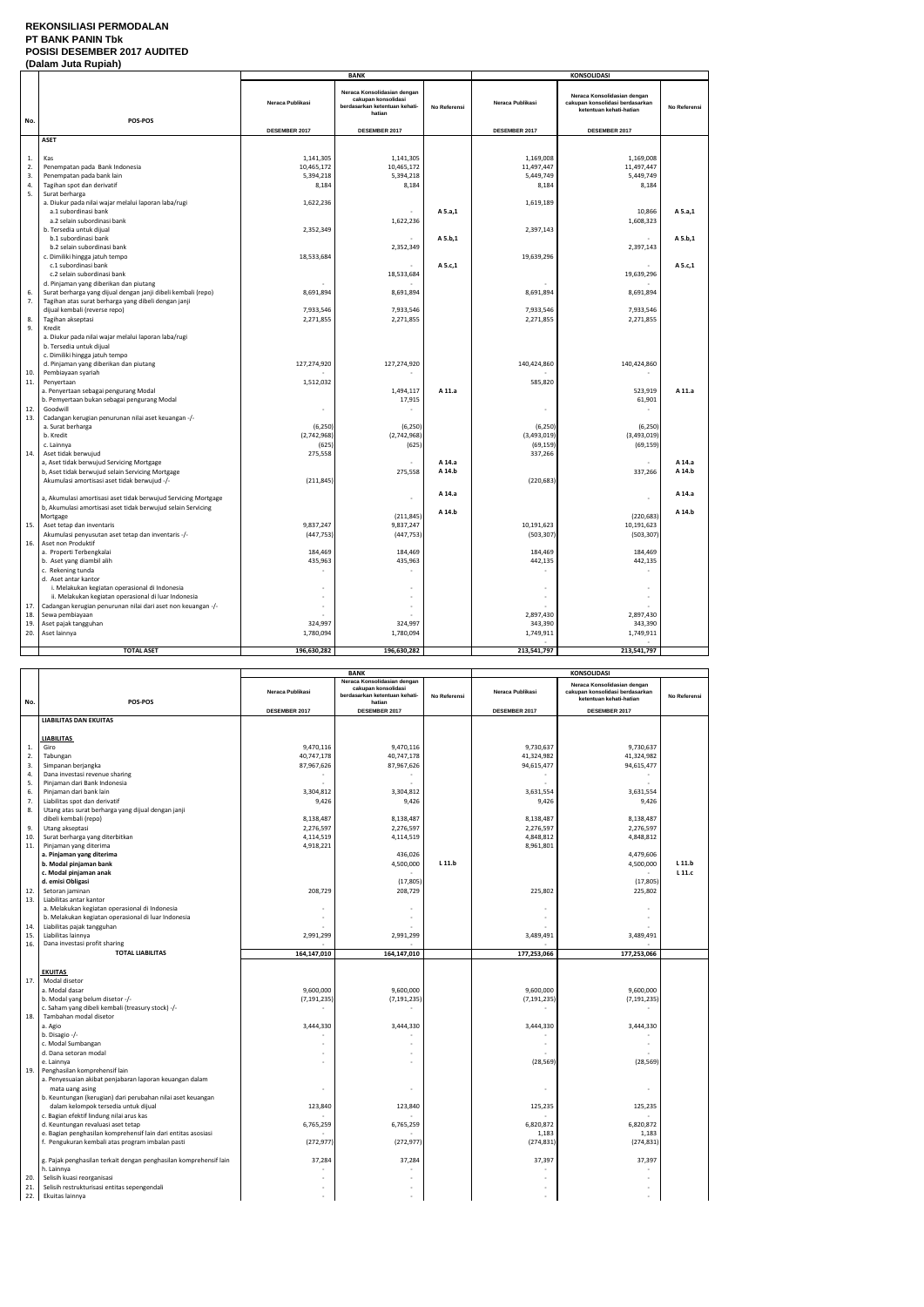### **REKONSILIASI PERMODALAN PT BANK PANIN Tbk POSISI DESEMBER 2017 AUDITED (Dalam Juta Rupiah)**

|     | <i>(Dalam vula Kuplan)</i>             |                  |                                                                                               |              |                      |                                                                                           |                     |  |
|-----|----------------------------------------|------------------|-----------------------------------------------------------------------------------------------|--------------|----------------------|-------------------------------------------------------------------------------------------|---------------------|--|
|     |                                        |                  | <b>BANK</b>                                                                                   |              |                      | <b>KONSOLIDASI</b>                                                                        |                     |  |
| No. | POS-POS                                | Neraca Publikasi | Neraca Konsolidasian dengan<br>cakupan konsolidasi<br>berdasarkan ketentuan kehati-<br>hatian | No Referensi | Neraca Publikasi     | Neraca Konsolidasian dengan<br>cakupan konsolidasi berdasarkan<br>ketentuan kehati-hatian | <b>No Referensi</b> |  |
|     |                                        | DESEMBER 2017    | <b>DESEMBER 2017</b>                                                                          |              | <b>DESEMBER 2017</b> | <b>DESEMBER 2017</b>                                                                      |                     |  |
| 23. | Cadangan                               |                  |                                                                                               |              |                      |                                                                                           |                     |  |
|     | a. Cadangan umum                       | 17,109,400       | 17,109,400                                                                                    |              | 17,446,369           | 17,446,369                                                                                |                     |  |
|     | b. Cadangan tujuan                     | 140,000          | 140,000                                                                                       |              | 140,000              | 140,000                                                                                   |                     |  |
| 24. | Laba rugi                              |                  |                                                                                               |              |                      |                                                                                           |                     |  |
|     | a. Tahun-tahun lalu                    |                  |                                                                                               |              | 1,448,689            | 1,448,689                                                                                 |                     |  |
|     | b. Tahun berjalan                      | 2,727,371        | 2,727,371                                                                                     |              | 2,412,458            | 2,412,458                                                                                 |                     |  |
|     | TOTAL EKUITAS YANG DAPAT DIATRIBUSIKAN |                  |                                                                                               |              |                      |                                                                                           |                     |  |
|     | <b>KEPADA PEMILIK</b>                  | 32,483,272       | 32,483,272                                                                                    |              | 33,981,898           | 33,981,898                                                                                |                     |  |
|     |                                        |                  |                                                                                               |              |                      |                                                                                           |                     |  |
|     | 25. Kepentingan non pengendali         |                  |                                                                                               |              | 2,306,833            |                                                                                           |                     |  |
|     | a. Kepentingan non pengendali Bank     |                  |                                                                                               |              |                      | 151,674                                                                                   | L.25.a              |  |
|     | a. Kepentingan non pengendali non Bank |                  |                                                                                               |              |                      | 2,155,159                                                                                 |                     |  |
|     | <b>TOTAL EKUITAS</b>                   | 32,483,272       | 32,483,272                                                                                    |              | 36,288,731           | 36,288,731                                                                                |                     |  |
|     |                                        |                  |                                                                                               |              |                      |                                                                                           |                     |  |
|     | TOTAL LIABILITAS DAN EKUITAS           | 196,630,282      | 196,630,282                                                                                   |              | 213,541,797          | 213,541,797                                                                               |                     |  |

|     |                                                                                                                                                                                                                                                                                                                                                                                                                                                                                                                                         | <b>BANK</b>                                                                                                               |                                                                                                                           | <b>KONSOLIDASI</b> |                                                                                                                                       |                                                                                                                                               |              |
|-----|-----------------------------------------------------------------------------------------------------------------------------------------------------------------------------------------------------------------------------------------------------------------------------------------------------------------------------------------------------------------------------------------------------------------------------------------------------------------------------------------------------------------------------------------|---------------------------------------------------------------------------------------------------------------------------|---------------------------------------------------------------------------------------------------------------------------|--------------------|---------------------------------------------------------------------------------------------------------------------------------------|-----------------------------------------------------------------------------------------------------------------------------------------------|--------------|
| No. | POS-POS                                                                                                                                                                                                                                                                                                                                                                                                                                                                                                                                 | Neraca Publikasi                                                                                                          | Neraca Konsolidasian dengan<br>cakupan konsolidasi<br>berdasarkan ketentuan kehati-<br>hatian                             | No Referensi       | Neraca Publikasi                                                                                                                      | Neraca Konsolidasian dengan<br>cakupan konsolidasi berdasarkan<br>ketentuan kehati-hatian                                                     | No Referensi |
|     |                                                                                                                                                                                                                                                                                                                                                                                                                                                                                                                                         | DESEMBER 2017                                                                                                             | DESEMBER 2017                                                                                                             |                    | DESEMBER 2017                                                                                                                         | DESEMBER 2017                                                                                                                                 |              |
| Τ.  | <b>TAGIHAN KOMITMEN</b>                                                                                                                                                                                                                                                                                                                                                                                                                                                                                                                 |                                                                                                                           |                                                                                                                           |                    |                                                                                                                                       |                                                                                                                                               |              |
|     | 1. Fasilitas Pinjaman yang belum ditarik<br>a. Rupiah<br>b. Valuta asing<br>Posisi pembelian spot dan derivatif yang masih berjalan<br>2.<br>3. Lainnya                                                                                                                                                                                                                                                                                                                                                                                 | 7,125,370                                                                                                                 | ä,<br>7,125,370                                                                                                           |                    | 7,125,370                                                                                                                             | 7,125,370                                                                                                                                     |              |
| н.  | <b>KEWAJIBAN KOMITMEN</b>                                                                                                                                                                                                                                                                                                                                                                                                                                                                                                               |                                                                                                                           |                                                                                                                           |                    |                                                                                                                                       |                                                                                                                                               |              |
|     | 1. Fasilitas Kredit Kepada Nasabah yang Belum Ditarik<br>a. BUMN<br>i. committed<br>- Rupiah<br>- Valuta asing<br>ii. Uncommitted<br>- Rupiah<br>- Valuta asing<br>b. Lainnya<br>i. committed<br>ii. Uncommitted<br>2. Fasilitas kredit kepada bank lain yang belum ditarik<br>a. committed<br>i. Rupiah<br>ii. Valuta asing<br>b. uncommitted<br>i. Rupiah<br>ii. Valuta asing<br>3. Irrevocable L/C yang masih berjalan<br>a. L/C luar negeri<br>b. L/C dalam negeri<br>Posisi penjualan spot dan derivatif yang masih berjalan<br>4. | 2,192,999<br>$\mathbf{1}$<br>300,001<br>4,070,250<br>27,334,710<br>7,685,886<br>44,568<br>923,378<br>576,370<br>7,124,673 | 2,192,999<br>300,001<br>4,070,250<br>27,334,710<br>7,685,886<br>44,568<br>$\sim$<br>ä,<br>923,378<br>576,370<br>7,124,673 |                    | 2,192,999<br>$\overline{1}$<br>300,001<br>4,070,250<br>27,124,710<br>7,941,487<br>44,568<br>90,158<br>923,378<br>576,370<br>7,124,673 | 2,192,999<br>$\mathbf{1}$<br>300,001<br>4,070,250<br>27,124,710<br>7,941,487<br>44,568<br>90,158<br>923,378<br>576,370<br>7,124,673<br>$\sim$ |              |
|     | 5. Lainnya                                                                                                                                                                                                                                                                                                                                                                                                                                                                                                                              |                                                                                                                           |                                                                                                                           |                    | $\sim$                                                                                                                                |                                                                                                                                               |              |
| Ш.  | <b>TAGIHAN KONTINJENSI</b>                                                                                                                                                                                                                                                                                                                                                                                                                                                                                                              |                                                                                                                           |                                                                                                                           |                    |                                                                                                                                       |                                                                                                                                               |              |
|     | 1. Garansi yang diterima<br>a. Rupiah<br>b. Valuta Asing<br>2. Pendapatan Bunga dalam Penyelesaian<br>a. Bunga kredit yang diberikan<br>b. Bunga lainnya<br>3. Lainnya                                                                                                                                                                                                                                                                                                                                                                  | 581,761<br>1,247                                                                                                          | $\sim$<br>÷,<br>581,761<br>1,247                                                                                          |                    | 582,099<br>1,247                                                                                                                      | 582,099<br>1,247                                                                                                                              |              |
|     |                                                                                                                                                                                                                                                                                                                                                                                                                                                                                                                                         |                                                                                                                           |                                                                                                                           |                    |                                                                                                                                       |                                                                                                                                               |              |
| IV. | <b>KEWAJIBAN KONTINJENSI</b><br>1. Garansi yang Diterima<br>a. Rupiah<br>b. Valuta Asing<br>2. Lainnya                                                                                                                                                                                                                                                                                                                                                                                                                                  | 685,412<br>72,361<br>409,480                                                                                              | 685,412<br>72,361<br>409,480                                                                                              |                    | 718,570<br>72,361<br>409,480                                                                                                          | 718,570<br>72,361<br>409,480                                                                                                                  |              |

|     |                                                       | <b>BANK</b>      |                                                                                               |              | <b>KONSOLIDASI</b> |                                                                                           |              |
|-----|-------------------------------------------------------|------------------|-----------------------------------------------------------------------------------------------|--------------|--------------------|-------------------------------------------------------------------------------------------|--------------|
| No. | POS-POS                                               | Neraca Publikasi | Neraca Konsolidasian dengan<br>cakupan konsolidasi<br>berdasarkan ketentuan kehati-<br>hatian | No Referensi | Neraca Publikasi   | Neraca Konsolidasian dengan<br>cakupan konsolidasi berdasarkan<br>ketentuan kehati-hatian | No Referensi |
|     |                                                       | DESEMBER 2017    | DESEMBER 2017                                                                                 |              | DESEMBER 2017      | DESEMBER 2017                                                                             |              |
|     | PENDAPATAN DAN BEBAN OPERASIONAL                      |                  |                                                                                               |              |                    |                                                                                           |              |
|     | A. Pendapatan dan Beban Bunga                         |                  |                                                                                               |              |                    |                                                                                           |              |
|     | 1. Pendapatan Bunga                                   |                  |                                                                                               |              |                    |                                                                                           |              |
|     | a. Rupiah                                             | 14,798,267       | 14,798,267                                                                                    |              | 16,872,814         | 16,872,814                                                                                |              |
|     | b. Valuta Asing                                       | 608,272          | 608,272                                                                                       |              | 610,976            | 610,976                                                                                   |              |
| 2.  | <b>Beban Bunga</b>                                    |                  |                                                                                               |              |                    |                                                                                           |              |
|     | a. Rupiah                                             | 7,804,782        | 7,804,782                                                                                     |              | 8,757,110          | 8,757,110                                                                                 |              |
|     | b. Valuta Asing                                       | 75,038           | 75,038                                                                                        |              | 75,038             | 75,038                                                                                    |              |
|     | Pendapatan (Beban) Bunga Bersih                       | 7,526,719        | 7,526,719                                                                                     |              | 8,651,642          | 8,651,642                                                                                 |              |
|     |                                                       |                  |                                                                                               |              |                    |                                                                                           |              |
|     | B. Pendapatan dan Beban Operasional selain Bunga      |                  |                                                                                               |              |                    |                                                                                           |              |
| 1.  | Pendapatan Operasional selain bunga                   | 1,393,430        | 1,393,430                                                                                     |              | 1,822,743          | 1,822,743                                                                                 |              |
|     | a. Peningkatan nilai wajar aset keuangan              |                  |                                                                                               |              |                    |                                                                                           |              |
|     | i. Surat berharga                                     | 45,869           | 45,869                                                                                        |              | 46,339             | 46,339                                                                                    |              |
|     | ii. Kredit                                            |                  |                                                                                               |              |                    |                                                                                           |              |
|     | iii. Spot dan derivatif                               | 9,835            | 9,835                                                                                         |              | 9,835              | 9,835                                                                                     |              |
|     | iv. Aset keuangan lainnya                             |                  |                                                                                               |              |                    |                                                                                           |              |
|     | b. Penurunan nilai wajar liabilitas keuangan          |                  |                                                                                               |              |                    |                                                                                           |              |
|     | c. Keuntungan penjualan aset keuangan                 |                  |                                                                                               |              |                    |                                                                                           |              |
|     | i. Surat berharga                                     | 135,611          | 135,611                                                                                       |              | 135,611            | 135,611                                                                                   |              |
|     | ii. Kredit                                            |                  |                                                                                               |              |                    |                                                                                           |              |
|     | iii. Aset keuangan lainnya                            |                  |                                                                                               |              |                    |                                                                                           |              |
|     | d. Keuntungan transaksi spot dan derivatif (realised) | 37,877           | 37,877                                                                                        |              | 37,877             | 37,877                                                                                    |              |
|     | e. Dividen                                            | 40,759           | 40,759                                                                                        |              | 3,175              | 3,175                                                                                     |              |
|     | f. Keuntungan dari penyertaan dengan equity method    |                  |                                                                                               |              | 54,548             | 54,548                                                                                    |              |
|     | g. Komisi/provisi/fee dan administrasi                | 499,061          | 499,061                                                                                       |              | 697,411            | 697,411                                                                                   |              |
|     | h. Pemulihan atas cadangan kerugian penurunan nilai   | 125,883          | 125,883                                                                                       |              | 239,384            | 239,384                                                                                   |              |
|     | i. Pendapatan lainnya                                 | 498,535          | 498,535                                                                                       |              | 598,563            | 598,563                                                                                   |              |
|     |                                                       |                  |                                                                                               |              |                    |                                                                                           |              |
| 2.  | Beban Operasional selain Bunga                        | 5,357,106        | 5,357,106                                                                                     |              | 7,585,557          | 7,585,557                                                                                 |              |
|     | a. Penurunan nilai wajar aset keuangan                |                  |                                                                                               |              |                    |                                                                                           |              |
|     | i. Surat berharga                                     | 406              | 406                                                                                           |              | 319                | 319                                                                                       |              |
|     | ii. Kredit                                            |                  |                                                                                               |              |                    |                                                                                           |              |
|     | iii. Spot dan derivatif                               |                  |                                                                                               |              |                    |                                                                                           |              |
|     | iv. Aset keuangan lainnya                             |                  |                                                                                               |              |                    | $\overline{\phantom{a}}$                                                                  |              |
|     | b. Peningkatan nilai wajar liabilitas keuangan        |                  |                                                                                               |              |                    |                                                                                           |              |
|     | c. Kerugian penjualan aset keuangan                   |                  |                                                                                               |              |                    |                                                                                           |              |
|     | i. Surat berharga                                     | 673              | 673                                                                                           |              | 1,903              | 1,903                                                                                     |              |
|     | ii. Kredit                                            |                  |                                                                                               |              |                    |                                                                                           |              |
|     | iii. Aset Keuangan Lainnya                            |                  |                                                                                               |              |                    |                                                                                           |              |
|     | d. Kerugian transaksi spot dan derivatif (realised)   | 9,439            | 9,439                                                                                         |              | 9,439              | 9,439                                                                                     |              |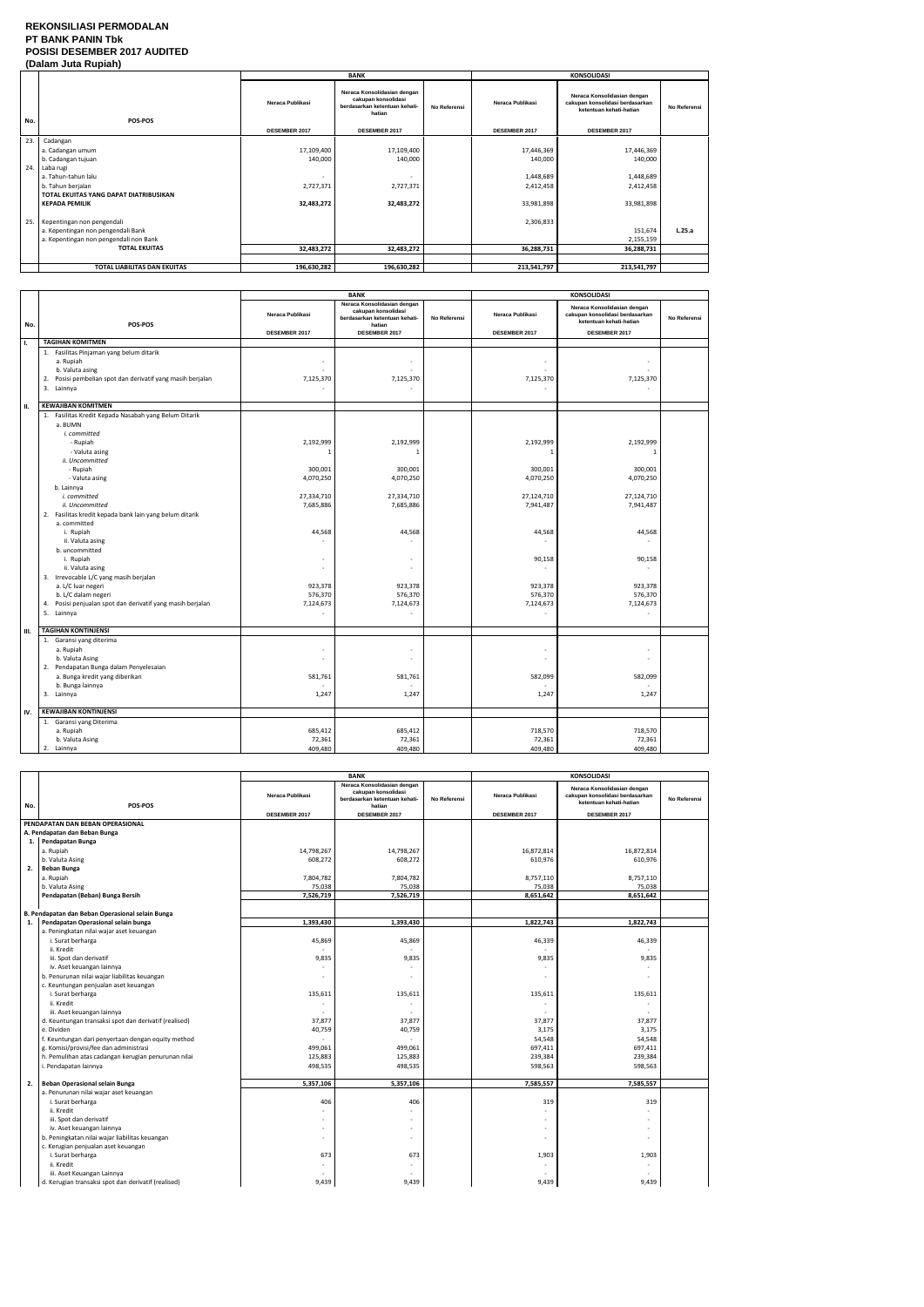### **REKONSILIASI PERMODALAN PT BANK PANIN Tbk POSISI DESEMBER 2017 AUDITED (Dalam Juta Rupiah)**

|     | (Dalam Jula Rupian                                                   |                  |                                                                                               |              |                          |                                                                                           |              |
|-----|----------------------------------------------------------------------|------------------|-----------------------------------------------------------------------------------------------|--------------|--------------------------|-------------------------------------------------------------------------------------------|--------------|
|     |                                                                      |                  | <b>BANK</b>                                                                                   |              |                          | <b>KONSOLIDASI</b>                                                                        |              |
| No. | POS-POS                                                              | Neraca Publikasi | Neraca Konsolidasian dengan<br>cakupan konsolidasi<br>berdasarkan ketentuan kehati-<br>hatian | No Referensi | Neraca Publikasi         | Neraca Konsolidasian dengan<br>cakupan konsolidasi berdasarkan<br>ketentuan kehati-hatian | No Referensi |
|     |                                                                      |                  |                                                                                               |              |                          |                                                                                           |              |
|     |                                                                      | DESEMBER 2017    | DESEMBER 2017                                                                                 |              | DESEMBER 2017            | DESEMBER 2017                                                                             |              |
|     | e. Kerugian penurunan nilai aset keuangan (impairment)               |                  |                                                                                               |              |                          |                                                                                           |              |
|     | i. Surat berharga                                                    |                  |                                                                                               |              |                          | $\sim$                                                                                    |              |
|     | ii. Kredit                                                           | 1,265,238        | 1,265,238                                                                                     |              | 2,665,466                | 2,665,466                                                                                 |              |
|     | iii. Pembiayaan syariah                                              |                  |                                                                                               |              |                          |                                                                                           |              |
|     |                                                                      |                  |                                                                                               |              |                          |                                                                                           |              |
|     | iv. Aset keuangan lainnya                                            |                  |                                                                                               |              | 94,377                   | 94,377                                                                                    |              |
|     | f. kerugian terkait risiko operasional                               | 16,711           | 16,711                                                                                        |              | 16,711                   | 16,711                                                                                    |              |
|     | g. Kerugian dari penyertaan dengan equity method                     |                  |                                                                                               |              |                          |                                                                                           |              |
|     | h. Komisi, provisi/fee dan administratif                             | 10,628           | 10,628                                                                                        |              | 10,628                   | 10,628                                                                                    |              |
|     | i. Kerugian penurunan nilai aset lainnya (non keuangan)              | 30,317           | 30,317                                                                                        |              | 41,930                   | 41,930                                                                                    |              |
|     | j. Beban tenaga kerja                                                | 1,595,592        | 1,595,592                                                                                     |              | 1,990,441                | 1,990,441                                                                                 |              |
|     |                                                                      |                  |                                                                                               |              |                          |                                                                                           |              |
|     | k. Beban promosi                                                     | 45,589           | 45,589                                                                                        |              | 68,857                   | 68,857                                                                                    |              |
|     | I. Beban lainnya                                                     | 2,382,513        | 2,382,513                                                                                     |              | 2,685,486                | 2,685,486                                                                                 |              |
|     | Pendapatan (Beban) Operasional selain Bunga Bersih                   | (3,963,676)      | (3,963,676)                                                                                   |              | (5,762,814)              | (5,762,814)                                                                               |              |
|     | LABA (RUGI) OPERASIONAL                                              | 3,563,043        | 3,563,043                                                                                     |              | 2,888,828                | 2,888,828                                                                                 |              |
|     |                                                                      |                  |                                                                                               |              |                          |                                                                                           |              |
|     | PENDAPATAN DAN BEBAN NON OPERASIONAL                                 |                  |                                                                                               |              |                          |                                                                                           |              |
|     |                                                                      |                  |                                                                                               |              |                          |                                                                                           |              |
| 1.  | Keuntungan (kerugian) penjualan aset tetap dan inventaris            | 89               | 89                                                                                            |              | (11, 725)                | (11, 725)                                                                                 |              |
| 2.  | Keuntungan (kerugian) penjabaran transaksi valuta asing              | 13,968           | 13,968                                                                                        |              | 14,311                   | 14,311                                                                                    |              |
| 3.  | Pendapatan (beban) non operasional lainnya                           | 10,776           | 10,776                                                                                        |              | 72,039                   | 72,039                                                                                    |              |
|     |                                                                      |                  |                                                                                               |              |                          |                                                                                           |              |
|     | LABA (RUGI) NON OPERASIONAL                                          | 24,833           | 24,833                                                                                        |              | 74,625                   | 74,625                                                                                    |              |
|     |                                                                      |                  |                                                                                               |              |                          |                                                                                           |              |
|     |                                                                      |                  |                                                                                               |              |                          |                                                                                           |              |
|     | LABA (RUGI) TAHUN BERJALAN SEBELUM PAJAK                             | 3,587,876        | 3,587,876                                                                                     |              | 2,963,453                | 2,963,453                                                                                 |              |
|     |                                                                      |                  |                                                                                               |              |                          |                                                                                           |              |
|     | Pajak penghasilan                                                    |                  |                                                                                               |              |                          |                                                                                           |              |
|     | a. Taksiran pajak tahun berjalan                                     | (840, 948)       | (840, 948)                                                                                    |              | (944, 463)               | (944, 463)                                                                                |              |
|     | b. Pendapatan (beban) pajak tangguhan                                | (19, 557)        | (19, 557)                                                                                     |              | (10, 553)                | (10, 553)                                                                                 |              |
|     |                                                                      |                  |                                                                                               |              |                          |                                                                                           |              |
|     |                                                                      |                  |                                                                                               |              |                          |                                                                                           |              |
|     | LABA (RUGI) TAHUN BERJALAN SETELAH PAJAK BERSIH                      | 2,727,371        | 2,727,371                                                                                     |              | 2,008,437                | 2,008,437                                                                                 |              |
|     |                                                                      |                  |                                                                                               |              |                          |                                                                                           |              |
|     | PENGHASILAN KOMPREHENSIF LAIN                                        |                  |                                                                                               |              |                          |                                                                                           |              |
|     | 1. Pos-pos yang tidak akan direklasifikasi ke laba rugi              |                  |                                                                                               |              |                          |                                                                                           |              |
|     | a. Keuntungan revaluasi aset tetap                                   |                  |                                                                                               |              | 21,695                   | 21,695                                                                                    |              |
|     |                                                                      |                  |                                                                                               |              |                          |                                                                                           |              |
|     | b. Pengukuran kembali atas program imbalan pasti                     | (89,061)         | (89,061)                                                                                      |              | (96, 732)                | (96, 732)                                                                                 |              |
|     | c. Bagian penghasilan komprehensif lain dari entitas asosiasi        |                  |                                                                                               |              | (995)                    | (995)                                                                                     |              |
|     | d. Lainnya                                                           |                  |                                                                                               |              |                          |                                                                                           |              |
|     | e. Pajak penghasilan terkait pos-pos yang tidak akan direklasifikasi |                  |                                                                                               |              |                          |                                                                                           |              |
|     | ke laba rugi                                                         | (1,697)          | (1,697)                                                                                       |              | 738                      | 738                                                                                       |              |
|     |                                                                      |                  |                                                                                               |              |                          |                                                                                           |              |
|     | 2. Pos-pos yang akan direklasifikasi ke laba rugi                    |                  |                                                                                               |              |                          |                                                                                           |              |
|     | a. Penyesuaian akibat penjabaran laporan keuangan dalam mata         |                  |                                                                                               |              |                          |                                                                                           |              |
|     | uang asing                                                           |                  |                                                                                               |              |                          |                                                                                           |              |
|     | b. Keuntungan (kerugian) dari perubahan nilai aset keuangan          |                  |                                                                                               |              |                          |                                                                                           |              |
|     | dalam kelompok tersedia untuk dijual                                 | 20,335           | 20,335                                                                                        |              | 22,757                   | 22,757                                                                                    |              |
|     | c. Bagian efektif lindung nilai arus kas                             |                  |                                                                                               |              |                          |                                                                                           |              |
|     |                                                                      |                  |                                                                                               |              |                          |                                                                                           |              |
|     | d. Lainnya                                                           |                  | $\overline{\phantom{a}}$                                                                      |              |                          |                                                                                           |              |
|     | e. Pajak penghasilan terkait pos-pos yang akan direklasifikasi ke    |                  |                                                                                               |              |                          |                                                                                           |              |
|     | laba rugi                                                            | (5,084)          | (5,084)                                                                                       |              | (5, 594)                 | (5, 594)                                                                                  |              |
|     | PENGHASILAN KOMPREHENSIF LAIN TAHUN BERJALAN SETELAH                 |                  |                                                                                               |              |                          |                                                                                           |              |
|     | PAJAK                                                                | (75, 507)        | (75, 507)                                                                                     |              | (58, 131)                | (58, 131)                                                                                 |              |
|     |                                                                      |                  |                                                                                               |              |                          |                                                                                           |              |
|     | TOTAL LABA (RUGI) KOMPREHENSIF TAHUN BERJALAN                        | 2,651,864        | 2,651,864                                                                                     |              | 1,950,306                | 1,950,306                                                                                 |              |
|     |                                                                      |                  |                                                                                               |              |                          |                                                                                           |              |
|     |                                                                      |                  |                                                                                               |              |                          |                                                                                           |              |
|     |                                                                      |                  |                                                                                               |              |                          |                                                                                           |              |
|     | Laba (Rugi) Bersih Tahun Berjalan yang dapat diatribusikan kepada:   |                  |                                                                                               |              |                          |                                                                                           |              |
|     | PEMILIK                                                              | 2,727,371        | 2,727,371                                                                                     |              | 2,412,458                | 2,412,458                                                                                 |              |
|     | KEPENTINGAN NON PENGENDALI                                           |                  |                                                                                               |              | (404, 021)               | (404, 021)                                                                                |              |
|     | TOTAL LABA (RUGI) BERSIH TAHUN BERJALAN                              | 2,727,371        | 2,727,371                                                                                     |              | 2,008,437                | 2,008,437                                                                                 |              |
|     |                                                                      |                  |                                                                                               |              |                          |                                                                                           |              |
|     |                                                                      |                  |                                                                                               |              |                          |                                                                                           |              |
|     | Total Laba (Rugi) Komprehensif Tahun Berjalan yang dapat             |                  |                                                                                               |              |                          |                                                                                           |              |
|     | diatribusikan kepada:                                                |                  |                                                                                               |              |                          |                                                                                           |              |
|     | PEMILIK                                                              | 2,651,864        | 2,651,864                                                                                     |              | 2,344,262                | 2,344,262                                                                                 |              |
|     | KEPENTINGAN NON PENGENDALI                                           |                  |                                                                                               |              | (393, 956)               | (393, 956)                                                                                |              |
|     | TOTAL LABA (RUGI) KOMPREHENSIF TAHUN BERJALAN                        |                  |                                                                                               |              |                          |                                                                                           |              |
|     |                                                                      | 2,651,864        | 2,651,864                                                                                     |              | 1,950,306                | 1,950,306                                                                                 |              |
|     |                                                                      |                  |                                                                                               |              |                          |                                                                                           |              |
|     | TRANSFER LABA (RUGI) KE KANTOR PUSAT                                 |                  | $\overline{\phantom{a}}$                                                                      |              |                          |                                                                                           |              |
|     |                                                                      |                  |                                                                                               |              |                          |                                                                                           |              |
|     | <b>DIVIDEN</b>                                                       |                  | $\overline{\phantom{a}}$                                                                      |              | $\overline{\phantom{a}}$ | $\overline{\phantom{a}}$                                                                  |              |
|     |                                                                      |                  |                                                                                               |              |                          |                                                                                           |              |
|     |                                                                      |                  |                                                                                               |              |                          |                                                                                           |              |
|     | <b>LABA BERSIH PER SAHAM</b>                                         | 113.23           | 113.23                                                                                        |              | 100.15                   | 100.15                                                                                    |              |
|     |                                                                      |                  |                                                                                               |              |                          |                                                                                           |              |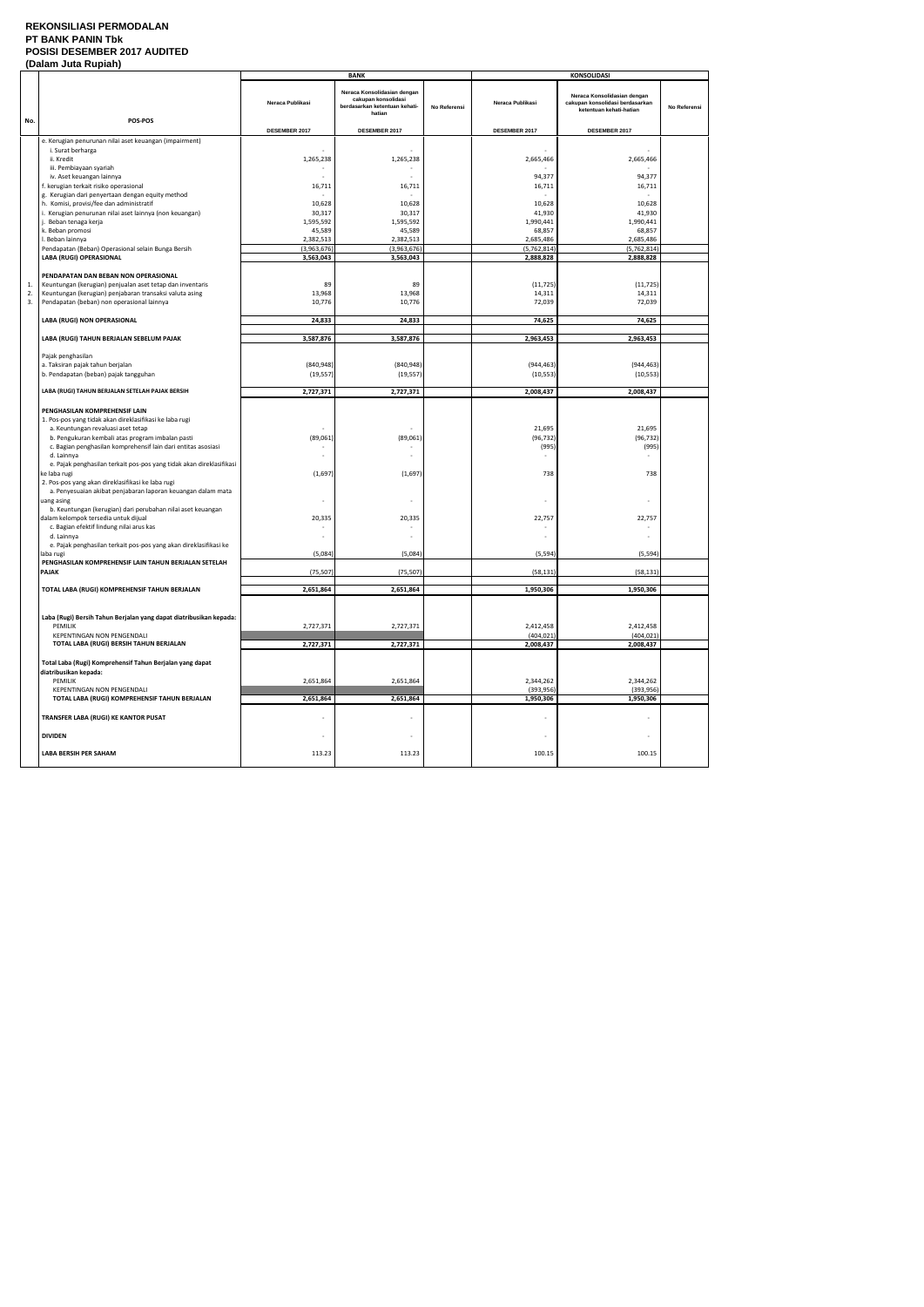|                 | Saham                                                                                |                               |
|-----------------|--------------------------------------------------------------------------------------|-------------------------------|
| <b>No</b>       | Pertanyaan                                                                           | Jawaban                       |
| 1               | Penerbit                                                                             | PT Bank Panin Tbk.            |
| 2               | Nomor identifikasi                                                                   | 1 sd 24.087.645.998           |
| 3               | Hukum yang digunakan                                                                 | Hukum Indonesia               |
|                 | Perlakuan instrumen berdasarkan ketentuan KPMM                                       |                               |
| 4               | Pada saat masa transisi                                                              | N/A                           |
| 5               | Setelah masa transisi                                                                | CET <sub>1</sub>              |
| 6               | Apakah instrumen eligible untuk Solo/Group atau Group dan Solo                       | Grup, Solo                    |
| $\overline{7}$  | Jenis instrumen                                                                      | Saham Biasa                   |
| 8               | Jumlah yang diakui dalam perhitungan KPMM                                            | 2,408,765                     |
| $\overline{9}$  | Nilai Par dari instrumen                                                             | 2,408,765                     |
| $\overline{10}$ | Klasifikasi akuntansi                                                                | Ekuitas                       |
| 11              | Tanggal penerbitan                                                                   | 29/12/1982                    |
| 12              | Tidak ada jatuh tempo (perpetual) atau dengan jatuh tempo                            | Perpetual                     |
| 13              | Tanggal jatuh tempo                                                                  | Tidak ada tanggal jatuh tempo |
| 14              | Eksekusi Call Option atas persetujuan pengawas Bank                                  | Tidak                         |
| $\overline{15}$ | Tanggal call option, jumlah penarikan dan persyaratan call option lainnya (bila ada) | N/A                           |
| 16              | Subsequent call option                                                               | N/A                           |
|                 | Kupon/deviden                                                                        |                               |
| 17              | Fixed atau floating                                                                  | Floating                      |
| $\overline{18}$ | Tingkat dari kupon rate atau index lain yang menjadi acuan                           | N/A                           |
| 19              | Ada atau tidaknya dividend stopper                                                   | Tidak                         |
| 20              | Fully discretionary; partial or mandatory                                            | <b>FD</b>                     |
| 21              | Apakah terdapat fitur step up atau insentif lain                                     | Tidak                         |
| 22              | Noncumulative atau cumulative                                                        | Noncumulative                 |
| $\overline{23}$ | Convertible atau non-convertible                                                     | Non Convertible               |
| 24              | Jika convertible, sebutkan trigger point-nya                                         | N/A                           |
| 25              | Jika convertible, apakah seluruh atau sebagian                                       | N/A                           |
| 26              | Jika dikonversi, bagaimana rate konversinya                                          | N/A                           |
| 27              | Jika dikonversi, apakah mandatory atau optional                                      | N/A                           |
| $\overline{28}$ | Jika dikonversi, sebutkan jenis instrumen konversinya                                | N/A                           |
| 29              | Jika dikonversi, sebutkan issuer of instrument it converts into                      | N/A                           |
| $\overline{30}$ | Fitur Write-down                                                                     | Tidak                         |
| 31              | Jika terjadi write-down, sebutkan trigger-nya                                        | N/A                           |
| $\overline{32}$ | Jika terjadi write-down, apakah penuh atau sebagian                                  | N/A                           |
| $\overline{33}$ | Jika terjadi write-down, permanent atau temporer                                     | N/A                           |
| $\overline{34}$ | Jika terjadi write down temporer, jelaskan mekanisme write-up                        | N/A                           |
| 35              | Hierarki instrumen pada saat likuidasi                                               | Urutan terakhir (Junior)      |
| 36              | Apakah terdapat fitur yang non-complaint                                             | Tidak                         |
| $\overline{37}$ | Jika Ya, jelaskan fitur yang non-complaint                                           | N/A                           |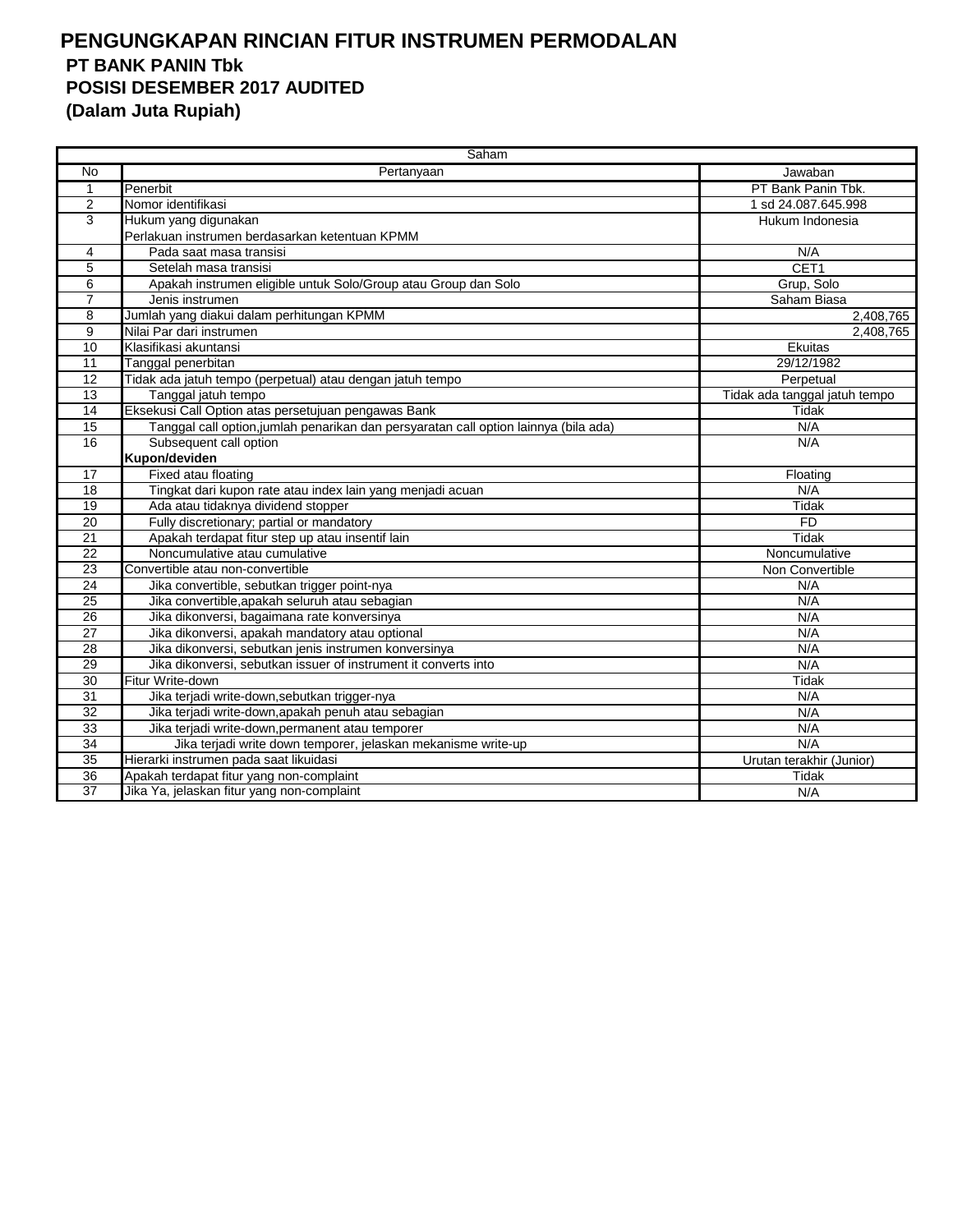|                 | Obligasi Subordinasi Berkelanjutan I                                                 |                            |
|-----------------|--------------------------------------------------------------------------------------|----------------------------|
| No              | Pertanyaan                                                                           | Jawaban                    |
| $\mathbf{1}$    | Penerbit                                                                             | PT Bank Panin Tbk.         |
| $\overline{2}$  | Nomor identifikasi                                                                   | IDA000056105               |
| 3               | Hukum yang digunakan                                                                 | Hukum Indonesia            |
|                 | Perlakuan instrumen berdasarkan ketentuan KPMM                                       |                            |
| 4               | Pada saat masa transisi                                                              | N/A                        |
| 5               | Setelah masa transisi                                                                | $\overline{12}$            |
| $\overline{6}$  | Apakah instrumen eligible untuk Solo/Group atau Group dan Solo                       | Group, Solo                |
| 7               | Jenis instrumen                                                                      | Surat berharga subordinasi |
| 8               | Jumlah yang diakui dalam perhitungan KPMM                                            | 800,000                    |
| $\overline{9}$  | Nilai Par dari instrumen                                                             | 2,000,000                  |
| 10              | Klasifikasi akuntansi                                                                | Ekuitas                    |
| 11              | Tanggal penerbitan                                                                   | 20/12/2012                 |
| 12              | Tidak ada jatuh tempo (perpetual) atau dengan jatuh tempo                            | Dengan Jatuh Tempo         |
| 13              | Tanggal jatuh tempo                                                                  | 20/12/2019                 |
| $\overline{14}$ | Eksekusi Call Option atas persetujuan pengawas Bank                                  | <b>Tidak</b>               |
| 15              | Tanggal call option, jumlah penarikan dan persyaratan call option lainnya (bila ada) | N/A                        |
| 16              | Subsequent call option                                                               | N/A                        |
|                 | Kupon/deviden                                                                        |                            |
| 17              | Fixed atau floating                                                                  | Fixed                      |
| 18              | Tingkat dari kupon rate atau index lain yang menjadi acuan                           | 9,40%                      |
| $\overline{19}$ | Ada atau tidaknya dividend stopper                                                   | <b>Tidak</b>               |
| 20              | Fully discretionary; partial or mandatory                                            | Mandatory                  |
| 21              | Apakah terdapat fitur step up atau insentif lain                                     | Tidak                      |
| 22              | Noncumulative atau cumulative                                                        | Cumulative                 |
| $\overline{23}$ | Convertible atau non-convertible                                                     | <b>Tidak</b>               |
| $\overline{24}$ | Jika convertible, sebutkan trigger point-nya                                         | N/A                        |
| 25              | Jika convertible, apakah seluruh atau sebagian                                       | N/A                        |
| 26              | Jika dikonversi, bagaimana rate konversinya                                          | N/A                        |
| 27              | Jika dikonversi, apakah mandatory atau optional                                      | N/A                        |
| 28              | Jika dikonversi, sebutkan jenis instrumen konversinya                                | N/A                        |
| 29              | Jika dikonversi, sebutkan issuer of instrument it converts into                      | N/A                        |
| $\overline{30}$ | Fitur Write-down                                                                     | <b>Tidak</b>               |
| 31              | Jika terjadi write-down, sebutkan trigger-nya                                        | N/A                        |
| 32              | Jika terjadi write-down, apakah penuh atau sebagian                                  | N/A                        |
| 33              | Jika terjadi write-down, permanent atau temporer                                     | N/A                        |
| 34              | Jika terjadi write down temporer, jelaskan mekanisme write-up                        | N/A                        |
| 35              | Hierarki instrumen pada saat likuidasi                                               | Junior/Subordinasi         |
| 36              | Apakah terdapat fitur yang non-complaint                                             | Tidak                      |
| 37              | Jika Ya, jelaskan fitur yang non-complaint                                           | N/A                        |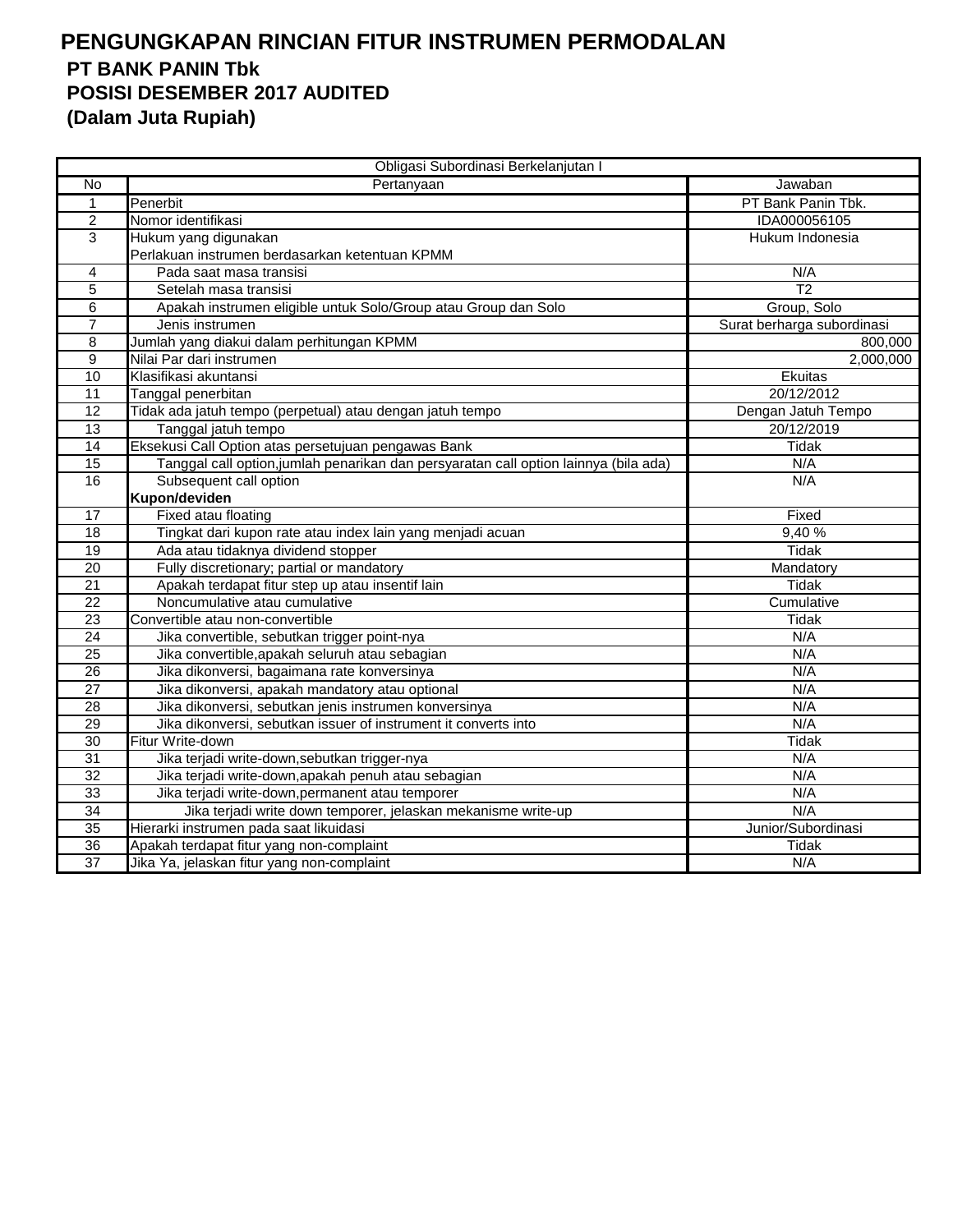|                       | Obligasi Subordinasi Berkelanjutan II tahap I                                                           |                                                       |
|-----------------------|---------------------------------------------------------------------------------------------------------|-------------------------------------------------------|
| No                    | Pertanyaan                                                                                              | Jawaban                                               |
| $\mathbf{1}$          | Penerbit                                                                                                |                                                       |
|                       |                                                                                                         | PT Bank Panin Tbk.                                    |
| $\overline{c}$        | Nomor identifikasi                                                                                      | IDA000074009                                          |
| 3                     | Hukum yang digunakan<br>Perlakuan instrumen berdasarkan ketentuan KPMM                                  | Hukum Indonesia                                       |
| 4                     |                                                                                                         |                                                       |
|                       | Pada saat masa transisi                                                                                 | N/A                                                   |
| 5<br>6                | Setelah masa transisi<br>Apakah instrumen eligible untuk Solo/Group atau Group dan Solo                 | T <sub>2</sub><br>Group, Solo                         |
| 7                     |                                                                                                         |                                                       |
| 8                     | Jenis instrumen<br>Jumlah yang diakui dalam perhitungan KPMM                                            | Surat berharga subordinasi<br>100,000                 |
| 9                     | Nilai Par dari instrumen                                                                                | 100.000                                               |
| 10                    | Klasifikasi akuntansi                                                                                   | Ekuitas                                               |
| 11                    | Tanggal penerbitan                                                                                      | 28/06/2016                                            |
| 12                    |                                                                                                         |                                                       |
| 13                    | Tidak ada jatuh tempo (perpetual) atau dengan jatuh tempo<br>Tanggal jatuh tempo                        | Dengan Jatuh Tempo<br>28/06/2023                      |
| 14                    | Eksekusi Call Option atas persetujuan pengawas Bank                                                     | Tidak                                                 |
| 15                    |                                                                                                         | N/A                                                   |
| 16                    | Tanggal call option, jumlah penarikan dan persyaratan call option lainnya (bila ada)                    | N/A                                                   |
|                       | Subsequent call option<br>Kupon/deviden                                                                 |                                                       |
|                       |                                                                                                         |                                                       |
| 17<br>18              | Fixed atau floating                                                                                     | Fixed                                                 |
| 19                    | Tingkat dari kupon rate atau index lain yang menjadi acuan<br>Ada atau tidaknya dividend stopper        | 9,60%<br>Tidak                                        |
| $\overline{20}$       | Fully discretionary; partial or mandatory                                                               |                                                       |
| 21                    |                                                                                                         | Mandatory<br>Tidak                                    |
| $\overline{22}$       | Apakah terdapat fitur step up atau insentif lain<br>Noncumulative atau cumulative                       | Cumulative                                            |
| 23                    |                                                                                                         | Convertible                                           |
| 24                    | Convertible atau non-convertible                                                                        | Jika KPMM Bank dibawah nilai minimum dan OJK          |
|                       | Jika convertible, sebutkan trigger point-nya                                                            | Menetapkan Bahwa Perseroan Berpotensi Terganggu       |
|                       |                                                                                                         | Kelangsungan Usahanya (Point Of Non-Viability) Sesuai |
|                       |                                                                                                         | Dengan Pasal 19.1.C Peraturan OJK No. 11/POJK.03/2016 |
|                       |                                                                                                         | Tanggal 29 Januari 2016                               |
| 25                    | Jika convertible, apakah seluruh atau sebagian                                                          | Kemungkinan dikonversi secara penuh atau sebagian     |
| 26                    | Jika dikonversi, bagaimana rate konversinya                                                             | Sesuai Prospektus, rate tersebut belum ditentukan     |
| 27                    | Jika dikonversi, apakah mandatory atau optional                                                         | Mandatory                                             |
| 28                    | Jika dikonversi, sebutkan jenis instrumen konversinya                                                   | CET <sub>1</sub>                                      |
| 29                    | Jika dikonversi, sebutkan issuer of instrument it converts into                                         | PT Bank Panin Tbk.                                    |
| 30                    | Fitur Write-down                                                                                        | Ya                                                    |
| 31                    | Jika terjadi write-down, sebutkan trigger-nya                                                           | Jika KPMM Bank dibawah nilai minimum dan OJK          |
|                       |                                                                                                         | Menetapkan Bahwa Perseroan Berpotensi Terganggu       |
|                       |                                                                                                         | Kelangsungan Usahanya (Point Of Non-Viability) Sesuai |
|                       |                                                                                                         | Dengan Pasal 19.1.C Peraturan OJK No. 11/POJK.03/2016 |
|                       |                                                                                                         | Tanggal 29 Januari 2016                               |
|                       |                                                                                                         |                                                       |
|                       |                                                                                                         |                                                       |
| 32                    | Jika terjadi write-down, apakah penuh atau sebagian                                                     | Kemungkinan di write down sebagian                    |
| 33<br>$\overline{34}$ | Jika terjadi write-down, permanent atau temporer                                                        | Permanen<br>N/A                                       |
|                       | Jika terjadi write down temporer, jelaskan mekanisme write-up<br>Hierarki instrumen pada saat likuidasi | Junior/Subordinasi                                    |
| 35<br>36              |                                                                                                         | Tidak                                                 |
| $\overline{37}$       | Apakah terdapat fitur yang non-complaint<br>Jika Ya, jelaskan fitur yang non-complaint                  | N/A                                                   |
|                       |                                                                                                         |                                                       |